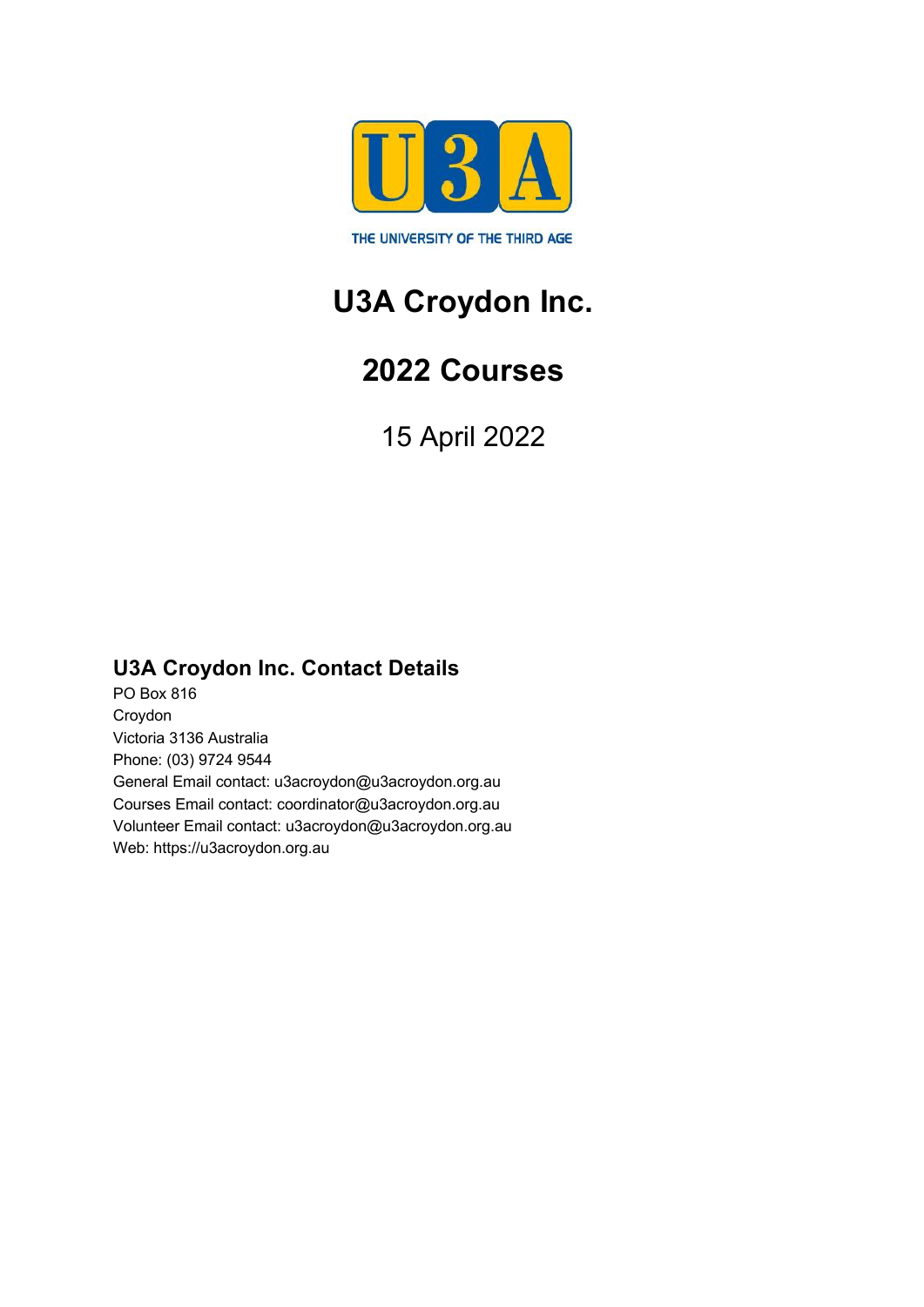# Table of Contents

| Mailing, Administration 2006. The Communication of the Mailing, Administration 2006. The Mailing, Administration                                                                                                               |     |
|--------------------------------------------------------------------------------------------------------------------------------------------------------------------------------------------------------------------------------|-----|
|                                                                                                                                                                                                                                |     |
| Art – Sketch & Watercolour material contracts and the state of the state of the state of the state of the state of the state of the state of the state of the state of the state of the state of the state of the state of the |     |
|                                                                                                                                                                                                                                |     |
| Craft-Beading, Card Making, Furniture Restoration, Patchwork, Leadlighting                                                                                                                                                     |     |
|                                                                                                                                                                                                                                |     |
|                                                                                                                                                                                                                                |     |
|                                                                                                                                                                                                                                |     |
| History-Australian & Genealogy (and according contract and according contract and according of the History-Australian & Genealogy                                                                                              | 16  |
| Humanities-Book Clubs, Cinema, Digital Camera, Speechcraft, Current Affairs, Dining etc  17                                                                                                                                    |     |
| Language-French & German. Various levels [10] Manuscritt Manuscritt Manuscritt Manuscritt Manuscritt Manuscrit                                                                                                                 | -20 |
| Music-Choir & Guitar & Ukulele (and according to the control of the control of the control of the control of t                                                                                                                 |     |
|                                                                                                                                                                                                                                |     |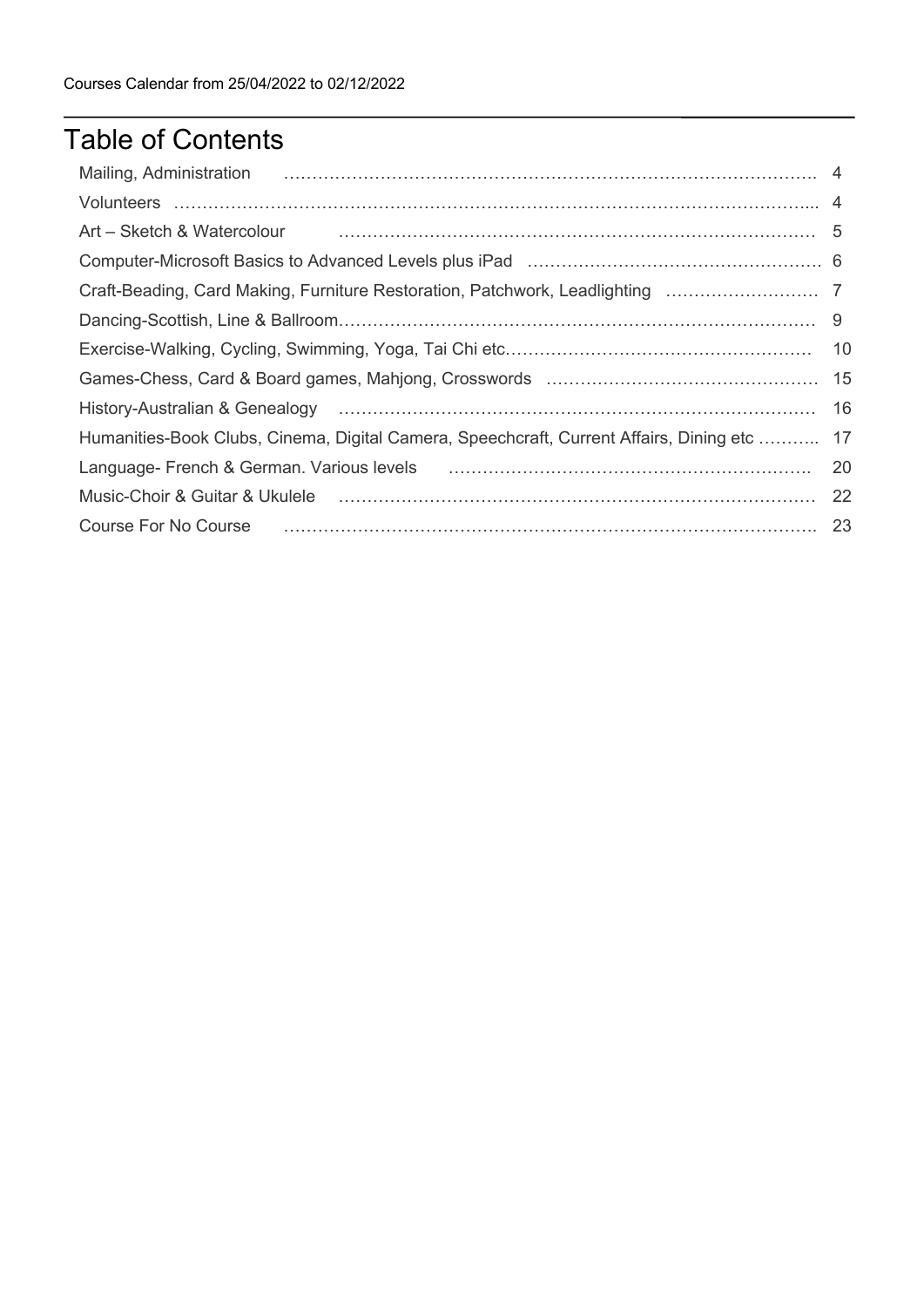# **Inside Venue Locations**

| Code                        | <b>Description</b>           | <b>Address</b>                                                                |  |
|-----------------------------|------------------------------|-------------------------------------------------------------------------------|--|
| <b>Ainslie Park</b>         | Croydon West Guide Hall      | Cnr Clegg & Ainslie Park Ave, Croydon, 3136                                   |  |
|                             |                              | Entry via Ainslie Park Ave                                                    |  |
| <b>Aquahub Civic Square</b> | Croydon Aquahub              | 11 Civic Square, Croydon, 3136                                                |  |
|                             |                              | Opposite Birdwood Rd                                                          |  |
| <b>Baptist Church</b>       | Kilsyth South Baptist Church | 382 - 388 Liverpool Rd, Kilsyth, 3137                                         |  |
| <b>Birdwood Scout Hall</b>  | 3rd Croydon Scout Hall       | 15 Birdwood Rd, Croydon, 3136<br><b>Between</b><br>Lusher Rd and Civic Square |  |
| <b>Cheong Park</b>          | Back Building, Cheong Park   | Cnr Eastfield Road and Bayswater Road,<br>Croydon South, 3136                 |  |
|                             |                              | Entry from Eastfield Road                                                     |  |
| <b>Glenn Frost Room</b>     | <b>Glenn Frost Room</b>      | Civic Square Croydon, 3136                                                    |  |
|                             |                              | Rear of Croydon Library, near Council Offices                                 |  |
| <b>Kent Ave Scout Hall</b>  | Croydon Central Scout Hall   | 33 Kent Avenue, Croydon, 3136                                                 |  |
|                             |                              | Next to Croydon Central Shopping Centre Car<br>Park (North End)               |  |
| <b>Keystone Clubrooms</b>   | <b>Athletics Room</b>        | Athletics Room Complex, 1 Civic Square,<br>Croydon, 3136                      |  |
|                             |                              | Enter via the Norton Rd car park, Opposite<br>Swinburne TAFE                  |  |
| <b>Keystone Hall</b>        | Keystone Hall                | 9 Civic Square, Croydon, 3136                                                 |  |
|                             | (Opposite Council Offices)   |                                                                               |  |
| <b>Keystone Office</b>      | U3A Croydon Office           | 1 Civic Square, Croydon, 3136                                                 |  |
|                             | (Opposite Council Offices)   | Enter via the Norton Rd car park, Opposite<br>Swinburne TAFE                  |  |
| <b>John Frost Stadium</b>   | Front Building, Cheong Park  | Cnr Eastfield Road and Bayswater Road,<br>Croydon South, 3136                 |  |
|                             |                              | Entry from Eastfield Road                                                     |  |
| <b>Saxons Sport Centre</b>  | Adjacent to Hope City Church | Unit 7, 37 - 51 Lusher Rd, Croydon, 3136                                      |  |
| <b>Springfield Pavilion</b> | Springfield Pavilion         | Cnr Springfield Ave and Mt Dandenong Rd,<br>Croydon, 3136                     |  |
| <b>Swim Log Cabin</b>       | Croydon Swimming Club Hall   | Springfield Avenue, Croydon, 3136                                             |  |
|                             |                              | Rear of Croydon Memorial Pool                                                 |  |

# **Outside Venue Locations**

**For Outside Venues or Meeting Points refer to the respective Course Description.**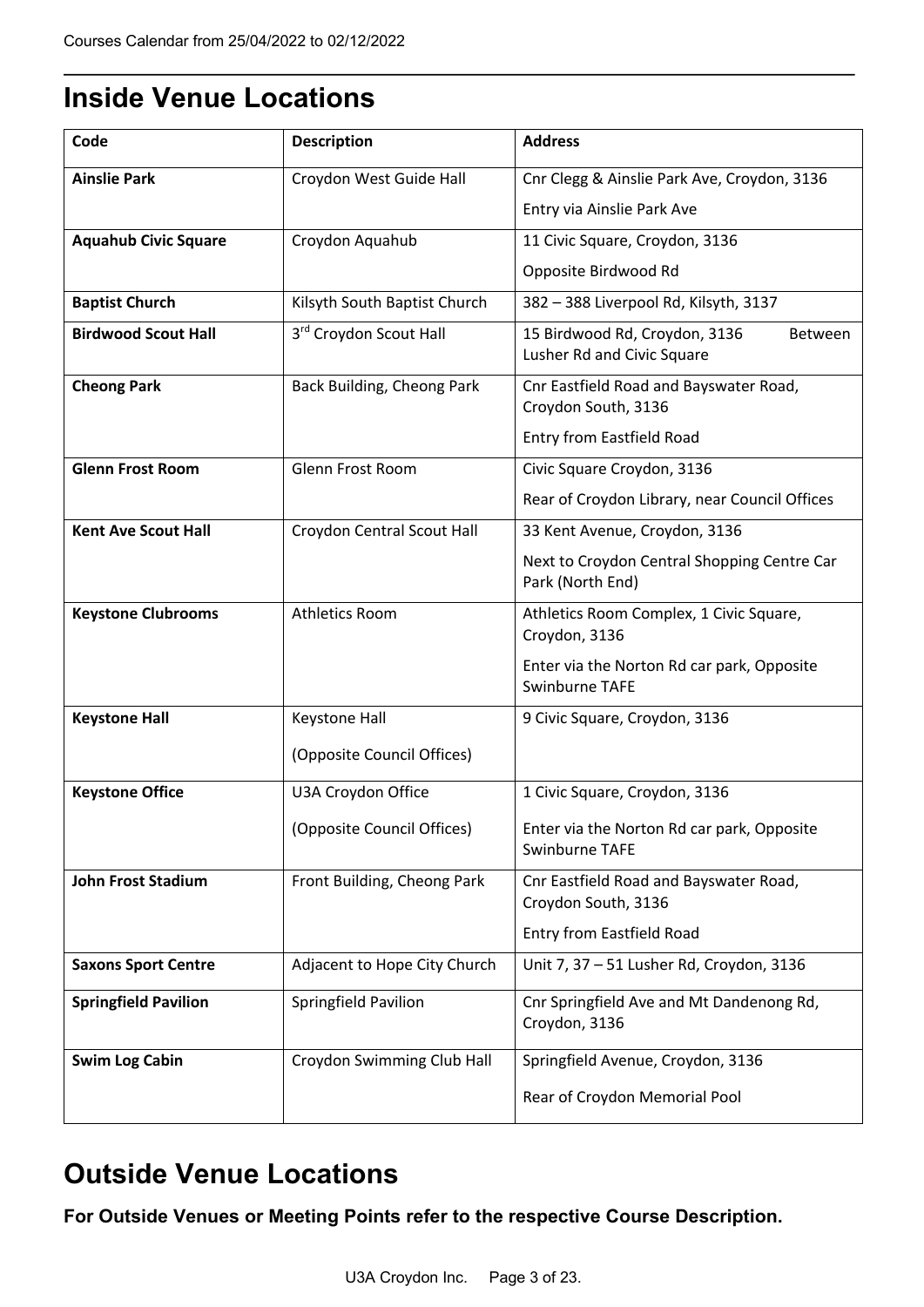# **Mailing, Administration**

**22ADM006: Newsletter and Other Mailouts Type: Ongoing**

#### **Dates: 31/01/2022 - 02/12/2022 Frequency: Monthly, Mon 9:00am - 12:30pm**

**Fee: \$15.00** Those members who do not have an email address or wish to have black/white copies of newsletters & other

important letters sent to them by mail, need to select this 'course' box. An annual \$15 fee is charged for this service to partially cover the cost of postage etc

**Location: U3A Office opp Council Offices 1 Civic Square Croydon Tutor: Viv Amos**

# **Volunteers**

### **22AAVOL1: Volunteer for Committee Type: Ongoing**

**Dates: 31/01/2022 - 02/12/2022 Frequency: Monthly, Mon 9:00am - 12:00noon**

### Location: U3A Office opp Council Offices 1 Civic Square Croydon **Tutor: None**

U3A Croydon is run by its Committee of Management which meets monthly. Select this code if you are interested in Volunteering for the Committee and we will contact you to discuss further. Note: this selection is not counted in the maximum number of courses you can enrol in.

### **22AAVOL2: Volunteer for Office - Monday Type: Ongoing Dates: 31/01/2022 - 02/12/2022 Frequency: Random dates as specified, Mon 10:00am - 12:30pm Location: U3A Office opp Council Offices 1 Civic Square Croydon Tutor: Pam McAleese**

The Front Office is staffed by two volunteers between 10.a.m - 12.30 p.m. Select this code if you are interested in volunteering to help in the office with your preferred day Monday. We will contact you to discuss further your preferred dates. Note this selection is not counted in the maximum number of courses you can enrol in.

### **22AAVOL3: Volunteer for Office - Tuesday Type: Ongoing**

# **Dates: 01/02/2022 - 02/12/2022 Frequency: Random dates as specified, Tue 10:00am - 12:30pm**

### **Location: U3A Office opp Council Offices 1 Civic Square Croydon Tutor: Pam McAleese**

The Front Office is staffed by two volunteers between 10.a.m - 12.30 p.m. Select this code if you are interested in volunteering to help in the office with your preferred day Tuesday. We will contact you to discuss further your preferred dates. Note this selection is not counted in the maximum number of courses you can enrol in.

#### **22AAVOL4: Volunteer for Office - Wednesday Type: Ongoing**

## **Dates: 02/02/2022 - 02/12/2022 Frequency: Random dates as specified, Wed 10:00am - 12:30pm**

# **Location: U3A Office opp Council Offices 1 Civic Square Croydon Tutor: Pam McAleese**

The Front Office is staffed by two volunteers between 10.a.m - 12.30 p.m. Select this code if you are interested in volunteering to help in the office with your preferred day Wednesday. We will contact you to discuss further your preferred dates. Note this selection is not counted in the maximum number of courses you can enrol in.

# **22AAVOL5: Volunteer for Office - Thursday Type: Ongoing**

# **Dates: 03/02/2022 - 02/12/2022 Frequency: Random dates as specified, Thu 10:00am - 12:30pm**

## **Location: U3A Office opp Council Offices 1 Civic Square Croydon Tutor: Pam McAleese**

The Front Office is staffed by two volunteers between 10.a.m - 12.30 p.m. Select this code if you are interested in volunteering to help in the office with your preferred day Thursday. We will contact you to discuss further your preferred dates. Note this selection is not counted in the maximum number of courses you can enrol in.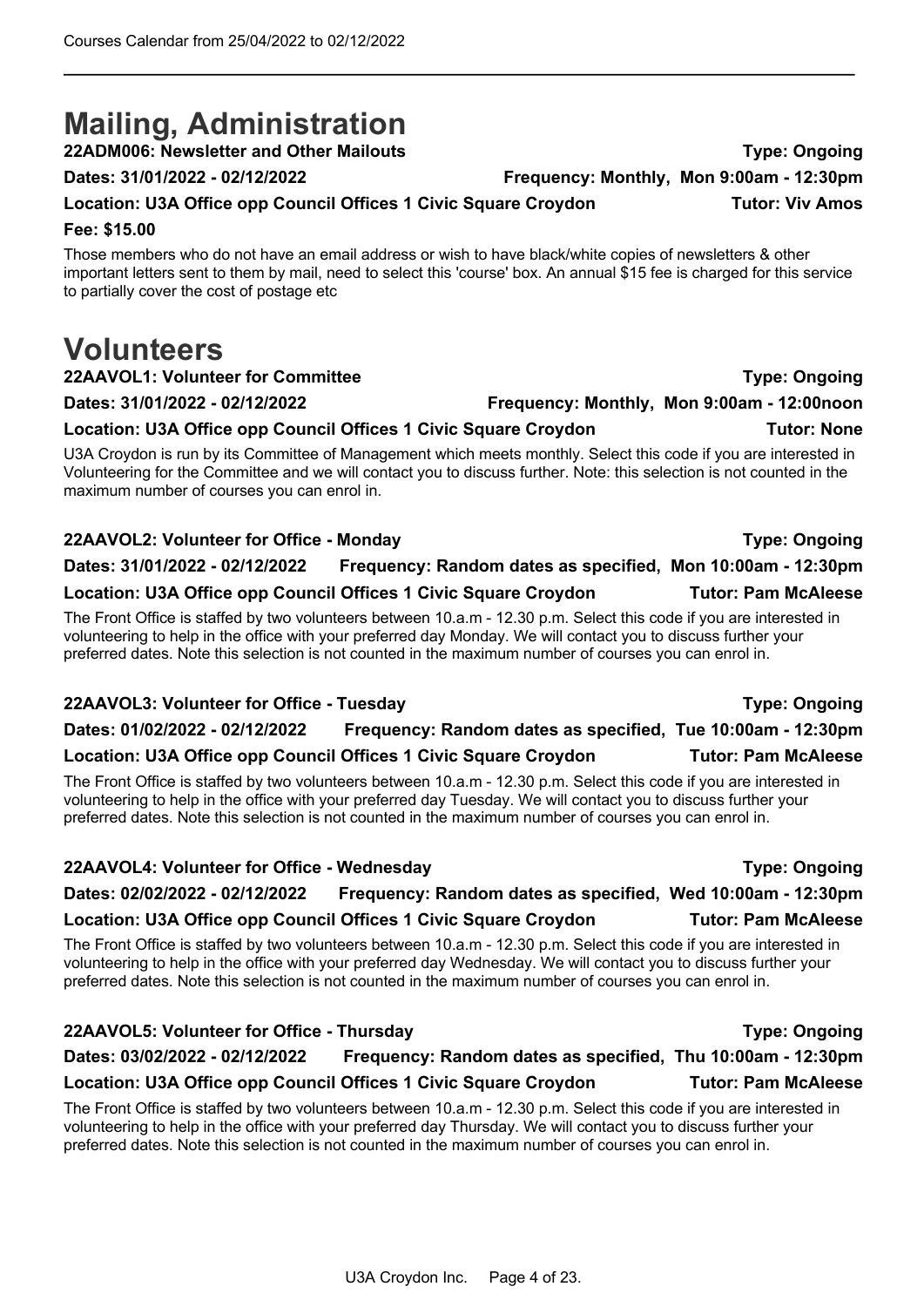#### **22AAVOL6: Volunteer for Office - Friday Type: Ongoing Dates: 04/02/2022 - 02/12/2022 Frequency: Random dates as specified, Fri 10:00am - 12:30pm**

# Location: U3A Office opp Council Offices 1 Civic Square Croydon **Tutor: Pam McAleese**

The Front Office is staffed by two volunteers between 10.a.m - 12.30 p.m. Select this code if you are interested in volunteering to help in the office with your preferred day Friday. We will contact you to discuss further your preferred dates. Note this selection is not counted in the maximum number of courses you can enrol in.

#### **22AAVOL7: Volunteer to help with Publicity Type: Ongoing**

**Dates: 31/01/2022 - 02/12/2022 Frequency: Random dates as specified, Mon 10:00am - 12:00noon**

### Location: U3A Office opp Council Offices 1 Civic Square Croydon **Tutor: None**

The Publicity Co-Ordinator is responsible in Community events. If you wish to volunteer to help with Publicity please select this code and we will contact you to discuss further. Note: this selection is not counted in the maximum of courses you can enrol in.

### **22AAVOL8: Volunteer with Events/Social Committee Type: Ongoing**

## **Dates: 31/01/2022 - 02/12/2022 Frequency: Random dates as specified, Mon 10:00am - 12:00noon**

#### **Location: Outside Venue Tutor: None**

The Events Co-Ordinator is responsible for organising catering for events, the venue for annual concert, coordinating the concert items performed etc. If you wish to volunteer to help with Events please select this code and we will contact you to discuss further. Note: this selection is not counted in the maximum number of courses you can enrol in.

# **Art-Sketch & Watercolour**

**22ART002: Acrylic Painting with Ineke Type: Ongoing Dates: 01/02/2022 - 02/12/2022 Frequency: Weekly Course, Tue 9:00am - 12:00noon Location: Swim Log Cabin Rear Springfield Swim Pool Croydon Tutor: Ineke Gardam** To help students achieve their own ideas of what they would like to paint and for them to smile with pride when they've finished. Ineke will provide guidelines, Phone No. 0430 064 444

#### **22ART005: Watercolour - A Type: Ongoing**

| Dates: 31/01/2022 - 02/12/2022                                                                            | Frequency: Weekly Course, Mon 12:00noon - 2:30pm |                            |
|-----------------------------------------------------------------------------------------------------------|--------------------------------------------------|----------------------------|
| Location: Swim Log Cabin Rear Springfield Swim Pool Croydon                                               |                                                  | <b>Tutor: Jenny Tiller</b> |
| This is a class where we share knowledge and ideas. Our aim is to assist in the learning of colour mixing |                                                  |                            |

share knowledge and ideas. Our aim is to assist in the learning of colour mixing, composition and techniques in the medium of watercolour. No previous experience required

| 22ART010: Watercolour - B                                   |                                                  | <b>Type: Ongoing</b>       |
|-------------------------------------------------------------|--------------------------------------------------|----------------------------|
| Dates: 02/02/2022 - 02/12/2022                              | Frequency: Weekly Course, Wed 9:00am - 12:00noon |                            |
| Location: Swim Log Cabin Rear Springfield Swim Pool Croydon |                                                  | <b>Tutor: Jenny Tiller</b> |

This is a class where we share knowledge and ideas. Our aim is to assist in the learning of colour mixing, composition and techniques in the medium of watercolour. No previous experience required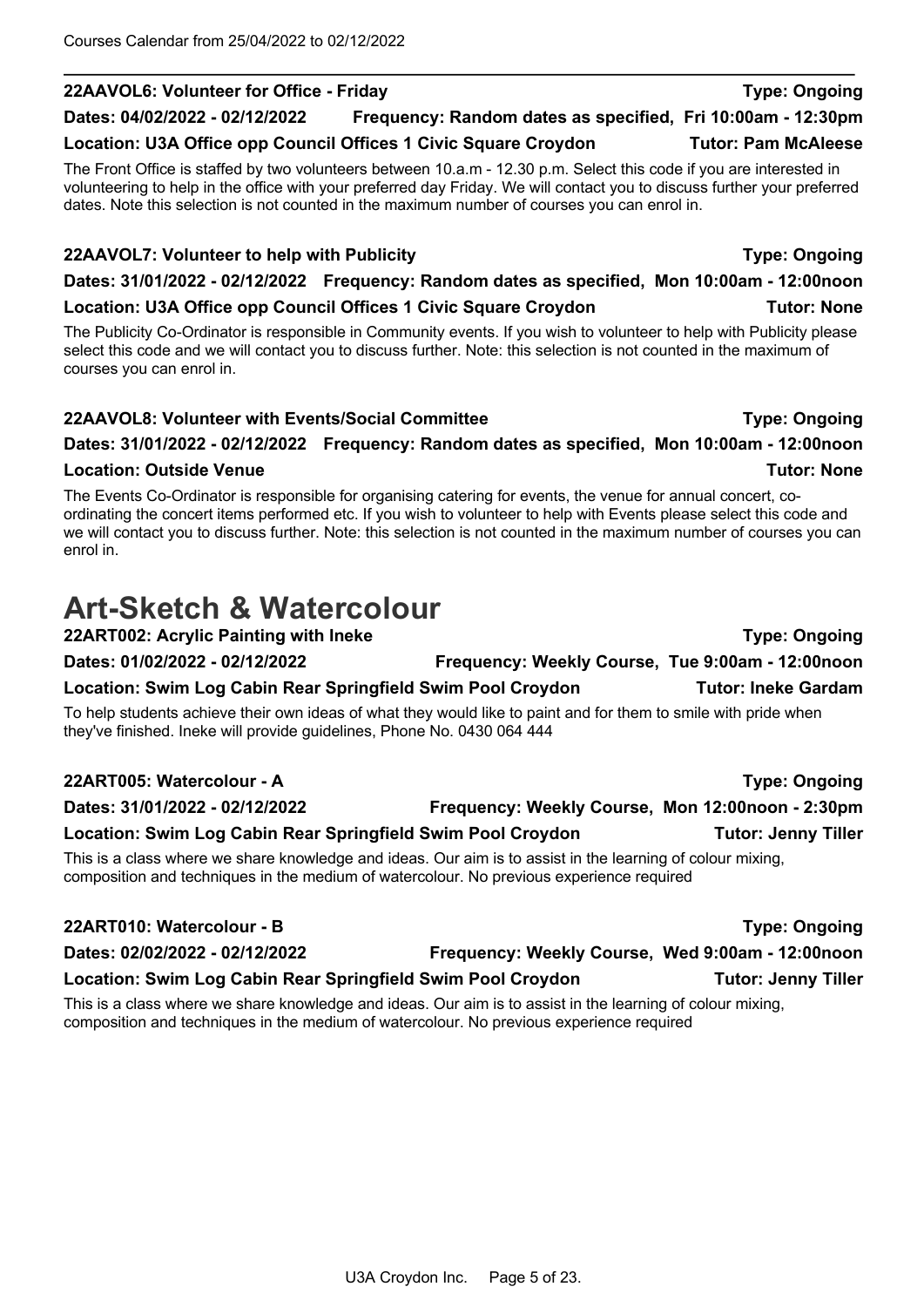# **Computer-Microsoft Basics to Advanced Levels plus iPad**

**22COM002: Computers-Basic Level 1 Term 2 Type: 1Term**

**Dates: 29/04/2022 - 10/06/2022 Frequency: Weekly Course, Fri 1:00pm - 2:30pm**

# Location: U3A Office opp Council Offices 1 Civic Square Croydon **Tutor: Trevor Bellinger**

#### **Fee: \$20.00**

You must have your own Windows computer to practise on. Before you start your journey you need to learn how to use and control the mouse and understand the use of the basic keys on your computer keyboard. You will learn how to format text, create files and folders, understand the 'ribbon' toolbars, the components of your computer, using a USB stick, spell-checking plus lots more. Class runs for 7 consecutive weeks NOTE: \$20 computer fee must be paid before course commences. IMPORTANT: You must contact Trevor on 9729 9308 prior to enrolling. Everyone who enrols will be placed on a Wait List until they are assessed by Computer Course C0ordinator as to their suitability for the course.

| 22COM052: Computers-iPad for Beginners Term 2                   |                                               | Type: 1Term                    |
|-----------------------------------------------------------------|-----------------------------------------------|--------------------------------|
| Dates: 26/04/2022 - 21/06/2022                                  | Frequency: Weekly Course, Tue 1:00pm - 2:30pm |                                |
| Location: U3A Office opp Council Offices 1 Civic Square Croydon |                                               | <b>Tutor: Trevor Bellinger</b> |

NOTE: Whilst no computer fee will be charged for this course you will need to pay \$2 to cover the cost of photocopying of the notes. This course is for iPad owners and NOT for Android tablet owners. Involves perusing and adjusting the Settings on your iPad, editing text/emailing photos/pictures & other documents. Dictation, using SIRI, managing Contacts, using Facetime, obtaining apps, books etc from the APP Store etc. Course notes will be provided by Tutor. Phone TREVOR on 9729 9308 before enrolling & to get more details. You will need to bring along your own FULLY CHARGED iPad each week. Everyone who enrols will be placed on a Wait List until they are assessed by the Computer Course C0-Ordinator as to their suitability to the course.

| 22COM060: Computers-Level 2 Term 2                              |                                                 | <b>Type: 1Term</b>          |
|-----------------------------------------------------------------|-------------------------------------------------|-----------------------------|
| Dates: 29/04/2022 - 24/06/2022                                  | Frequency: Weekly Course, Fri 10:00am - 11:30am |                             |
| Location: U3A Office opp Council Offices 1 Civic Square Croydon |                                                 | <b>Tutor: Joy Bellinger</b> |
| $F = A \wedge A \wedge A$                                       |                                                 |                             |

#### **Fee: \$20.00**

Working with folders & how to use a USB Drive. Inserting & placing pictures in a document. Saving pictures and text from the internet as well as basic editing/enhancing these pictures in the document which includes grouping & arranging objects. Using WordArt & creating tables; Inserting shapes & borders and page numbers. Also general computer maintenance. Notes will be given for a small charge to cover the cost of photocopying and will ONLY BE PROVIDED FOR THOSE LESSONS YOU ATTEND.

Must have Microsoft Office installed on your own computer. NOTE: \$20 COMPUTER FEE IS TO BE PAID BEFORE THE COURSE COMMENCES. ENQUIRIES: Joy or Trevor 9729 9308

| 22COM073: Computers-Windows 10 Term 2                           |                                               | Type: 1 Term                |
|-----------------------------------------------------------------|-----------------------------------------------|-----------------------------|
| Dates: 27/04/2022 - 22/06/2022                                  | Frequency: Weekly Course, Wed 1:30pm - 3:00pm |                             |
| Location: U3A Office opp Council Offices 1 Civic Square Croydon |                                               | <b>Tutor: Joy Bellinger</b> |
| Fee: \$20.00                                                    |                                               |                             |

Are you confused by how to use Windows 10? This class will show you how to understand and make full use of the Windows 10 operating system and discover its many features. Notes will be provided to the participants. ONLY those who attend the session will receive the notes.IMPORTANT: YOU MUST CONTACT TREVOR ON 9729 9308 PRIOR TO ENROLLING.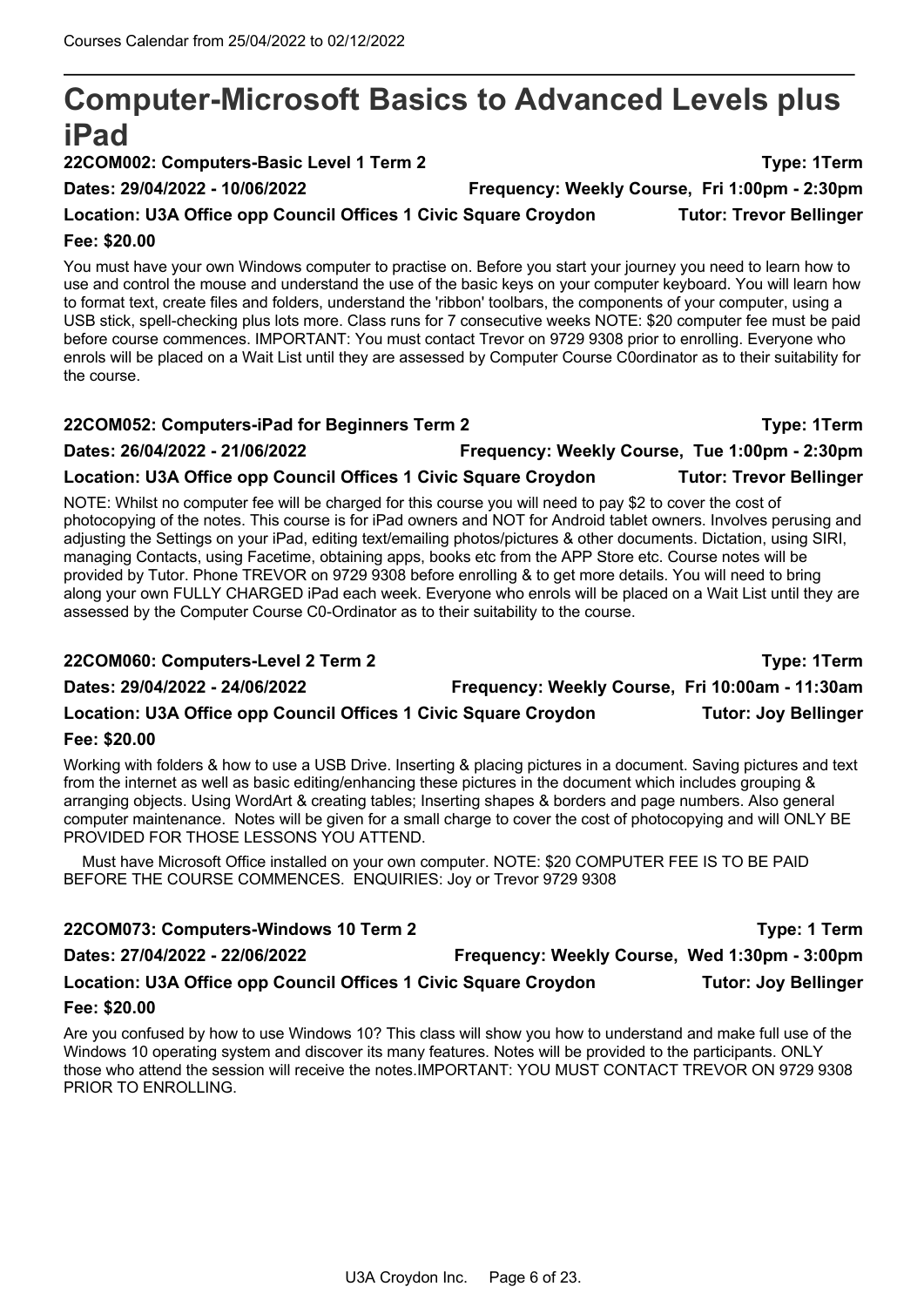# **Dates: 28/04/2022 - 12/05/2022 Frequency: Weekly Course, Thu 1:30pm - 3:00pm**

## Location: U3A Office opp Council Offices 1 Civic Square Croydon **Tutor: Trevor Bellinger**

-What can I use the Internet for? -What are web browsers and Search engines? -Different web browsers and Search engines -Searching the Internet. Tips for better searching. -Taking care on the internet -Downloading pictures/ documents etc from the Internet -Using YouTube

**22COM101: Using the Internet-Term 2 Type: Short Course**

## **22COM305: Computer Maintenance & Tips Type: Ongoing Dates: 31/01/2022 - 02/12/2022 Frequency: Weekly Course, Mon 9:30am - 11:00am**

## **Location: Keystone Athletics Enter via Norton Rd opp TAFE Tutor: Neil Rose**

Introduction to the history and operations of computers, mechanics of computer hardware, MS Windows and other Operating Systems, diagnosis and repair of faults with computers and/or software applications, virus removal and repairs, recovery of lost files, photographs etc, upgrading old windows operating systems to current versions while keeping old programs and files intact, setup of home computer networks.

## **22COM310: BYO Device to Class Type: Ongoing**

**Dates: 04/02/2022 - 02/12/2022 Frequency: None, Fri 9:45am - 11:15am**

## **Location: Keystone Athletics Enter via Norton Rd opp TAFE Tutor: Neil Rose**

Bring your own device, Windows, Android or Apple etc to class to be taught how to use them and what Apps they can support, using Be Connected programs. Additionally, if their device has a fault, a technician will attempt to diagnose the nature of the fault, determine any part that needs to be replaced, suggest suppliers where this part can be purchased by the member and install the part at no cost to them.

# **22COM315: Photo Repair & Enhancement-Term2 Type: 1Term Dates: 27/04/2022 - 22/06/2022 Frequency: Weekly Course, Wed 10:00am - 11:30am**

# **Location: U3A Office opp Council Offices 1 Civic Square Croydon Tutor: Joy Bellinger**

## **Fee: \$20.00**

This is a basic course on how to digitally enhance and repair photos using 2 programs - Microsoft Photo App which comes with Windows 10 and PhotoFiltre (can be downloaded free from the Internet). The course covers file formatting, resolutions, and resizing photos; removing Red Eye, straightening crooked photos, removing scratches & blemishes, etc from certificates and photos. Also eliminating unwanted objects and transferring objects from one photo to another; correcting contrast, colour and exposure as well as much, much more.

To enrol in this course pupils must have a computer of their own with windows 10/11 & be confident in using it. NOTE: The \$20 computer Fee must be paid before commencement of class IMPORTANT: YOU MUST CONTACT TREVOR OR JOY BELLINGER 9729 9308 PRIOR TO ENROLLING TO CONFIRM ELIGIBILITY. ENQUIRIES: Joy Bellinger

# **Craft-Beading, Card Making, Furniture Restoration, Patchwork, Leadlighting**

# **22CRA005: Beading & Chainmaille Type: Ongoing**

#### We are a small, social, friendly group working together to learn new skills in seedbeading and chainmaille with an experienced tutor. We share ideas and skills as we make our jewellery pieces. Basic supplies are provided by the students - beading mat, needles, scissors, thread, pliers. These items can be organised by the tutor. Kits are available to purchase to make the taught skills/weaves. For further information you can contact the Tutor Inge on 9736 2052

**Dates: 04/02/2022 - 02/12/2022 Frequency: Weekly Course, Fri 10:00am - 12:00noon**

**Location: Kent Ave Scout Hall Room 1 33 Kent Ave Croydon Tutor: Inge Boucher**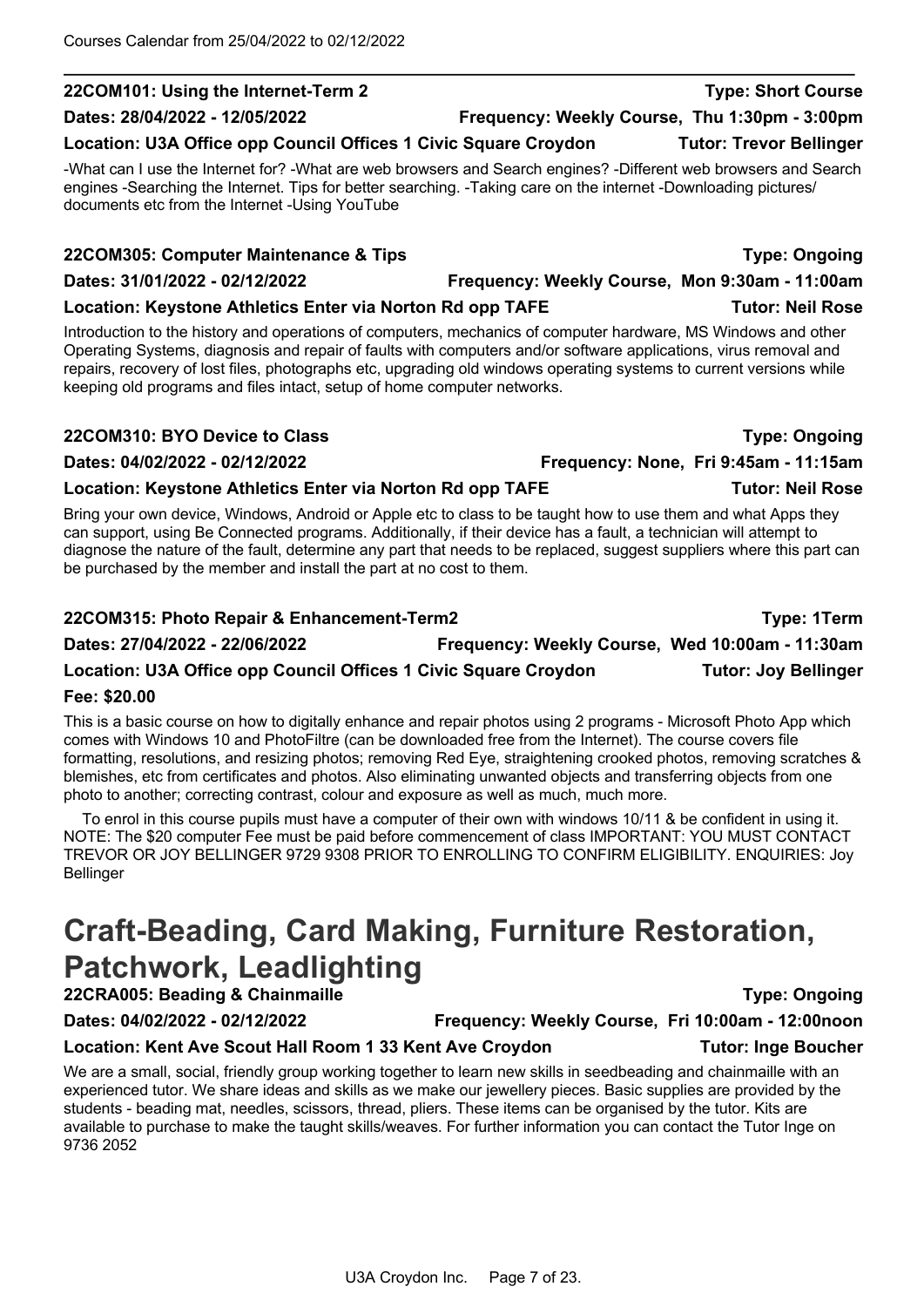# **22CRA010: Card Making - AM Type: Ongoing**

#### **Dates: 31/01/2022 - 02/12/2022 Frequency: Weekly Course, Mon 9:15am - 11:30am**

### Location: Keystone Hall 9 Civic Square Croydon **Tutor: Christine Hawkins**

We make Greeting cards using a variety of techniques & materials. Help is given to new members & we all share ideas. We supply our own materials, tools, papers, cardstock & cutting mat. Waiting list is available & members can join throughout the year if there's a vacancy. Class will run if over 30 degrees.

During lockdowns the class will be running on Zoom

## **22CRA012: Card Making - PM Type: Ongoing**

### **Location: Keystone Hall 9 Civic Square Croydon Tutor: Christine Hawkins**

General card making using a variety of techniques & materials. Help is given to new members & we all share ideas. We supply our own materials, tools, papers, cardstock & cutting mat. Waiting list is available & members can join throughout the year if there's a vacancy. Class will run if over 30 degrees.

During lockdowns the class will be running on Zoom

## **22CRA015: Designer Cards Type: Ongoing**

**Dates: 01/02/2022 - 02/12/2022 Frequency: Weekly Course, Tue 9:30am - 11:30am**

**Downey** A friendly group of fun loving Card Makers. We welcome and help new members, but we all help each other, sharing ideas, skills and techniques. Prerequisite - Love of Card Making. We supply most of own materials - Tool Box,

**Location: Springfield Pavilion Cnr Springfield Ave & Mt Dandenong Rd Croydon Tutor: Lesley** 

Cutting Mat, Paper Trimmer, Card stock etc but we do have some class equipment for you to use. A waiting list is available if the class is full. Members can join throughout the year if there is a vacancy. The class will run if the temperature is over 30 degrees.

## **22CRA020: Creative Craft Type: Ongoing**

**Dates: 31/01/2022 - 02/12/2022 Frequency: Weekly Course, Mon 9:00am - 11:15am**

### **Location: Keystone Hall 9 Civic Square Croydon Tutor: Trish Davis**

Everything old is new again. Fun ways to use and experiment with different crafts, exploring knitting, beading, crochet, ribbon crafts, embroidery stitches just to name a few. Prerequisites: An interest in crafts both traditional & modern and a willingness to try new ideas. This is a group where members share ideas and supply most of their own materials. A waiting list is available. Members can join throughout the year if there is a vacancy. The course will run if the temperature is over 30 degrees.

### **22CRA032: Patchwork - Wednesday Type: Ongoing**

# **Dates: 02/02/2022 - 02/12/2022 Frequency: Weekly Course, Wed 9:45am - 11:45am** Location: Keystone Athletics Enter via Norton Rd opp TAFE **Tutor: Jude Crute**

All levels of ability including beginners welcome. Work on your own project in a friendly atmosphere. Help is available to learn new techniques. Members supply fabric, threads, patterns etc. to work on their own project.

# **22CRA033: Patchwork - Friday Type: Ongoing**

**Dates: 04/02/2022 - 02/12/2022 Frequency: Weekly Course, Fri 10:00am - 12:00noon**

### All aspects of Patchworking are covered. No machines are available but information on use is. Lovely helpful class great women and you will be amazed at what you can hand sew. Start with basics: cutting, stitching, basting, quilting, naive applique or needle turn applique, then progress to your own project. A wait list is available if class is

**Location: Kent Ave Scout Hall Room 2 33 Kent Ave Croydon Tutor: Marie Harman**

full. Members can join throughout the year if there is a vacancy. The course will run if temperature is over 30 degrees. Newcomers to ring - Marie Ph.9720 7919 re their requirements.

**Dates: 31/01/2022 - 02/12/2022 Frequency: Weekly Course, Mon 1:30pm - 4:00pm**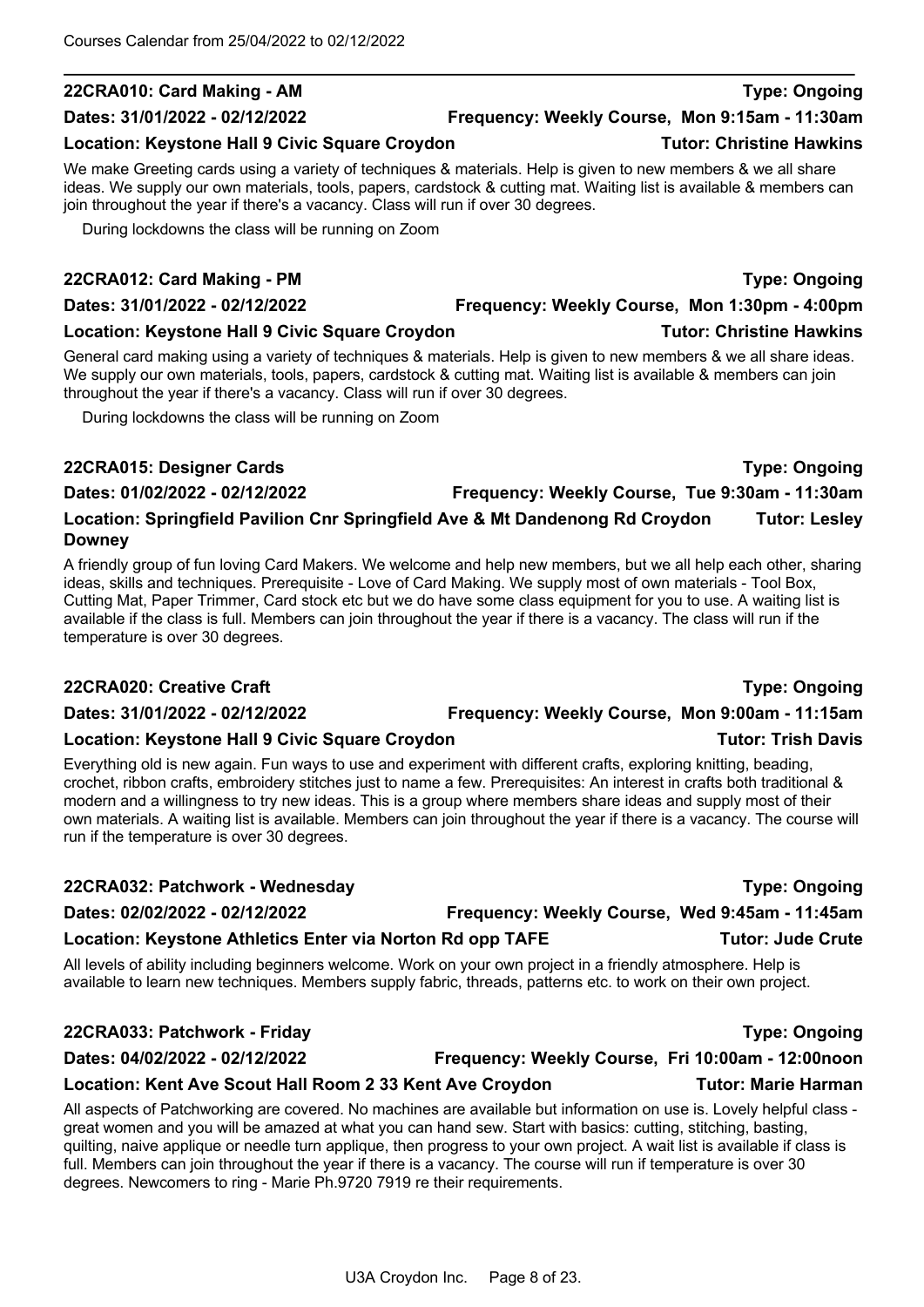## **22CRA037: Patchwork - Machine & Hand Type: Ongoing**

### Location: Keystone Hall 9 Civic Square Croydon **Tutor: Karyn Pacchiana**

This class is for patchworkers who want to machine sew or hand stitch their quilts with social company. Members will need to BYO sewing machine and supplies. Expect a friendly, relaxed atmosphere - No quilting police here. Please note that all electrical equipment that you bring to class will need to have been tested and tagged.

## **22CRA039: Scrapbooking Type: Ongoing**

**Dates: 01/02/2022 - 02/12/2022 Frequency: Weekly Course, Tue 11:45am - 2:45pm**

# **Location: Springfield Pavilion Cnr Springfield Ave & Mt Dandenong Rd Croydon Tutor: Trish Davis**

Fun group of girls making lovely memory albums. Grand children, family, heritage, lovely memories to look back on.

# **22CRA042: Craft - Unfinished Objects Type: Ongoing**

#### **Dates: 02/02/2022 - 02/12/2022 Frequency: Weekly Course, Wed 10:40am - 12:30pm Location: Springfield Pavilion Cnr Springfield Ave & Mt Dandenong Rd Croydon Tutor: Karyn**

**Pacchiana** Join us for some fun. Meet with friends and relax as you work. We Quilt, Knit, Embroider, do Card Making, mosaics and more. BYO materials. We have a wealth of experience among our crafty members if you need any help. Start something new or bring an unfinished object. We look forward to meeting you.

# **22CRA045: Busy Hands Type: None**

**Dates: 28/04/2022 - 02/12/2022 Frequency: Weekly Course, Thu 1:00pm - 3:00pm**

# **Location: Kilsyth Sth Baptist-Portable 1 382-388 Liverpool Road Kilsyth Tutor: Lyn McMahon**

This is a class for people who like to share ideas, learn from each other and complete their PHD's (Projects Half Done) in a friendly atmosphere.

BYO quilts, knitting, crocheting etc, whatever crafty things you are working on.

# **Dancing-Scottish, Line & Ballroom 22DAN005: Ballroom Dancing Type: Ongoing**

# **Dates: 03/02/2022 - 02/12/2022 Frequency: Weekly Course, Thu 1:15pm - 3:00pm**

Location: Swim Log Cabin Rear Springfield Swim Pool Croydon **Tutor: Viv Amos** 

Learn to dance the Waltz, Foxtrot, Quickstep and more along with some New Vogue and Latin American dancing. The afternoon is filled with instruction and social dancing. Please wear appropriate supportive footwear. Class will not take place if temperature is over 30 degrees.

Tutor will not take new members until the beginning of Term.

## **22DAN012: Dot's Line Dancing - Beginners Mon Type: Ongoing**

**Dates: 31/01/2022 - 01/12/2022 Frequency: Weekly Course, Mon 12:00noon - 1:30pm Location: John Frost Stadium Front Building,Cnr.Eastfield/Bayswater Rd Croydon Sth Tutor: Elly Raaymakers**

Line dancing is a very pleasant form of exercise to music. Although classed as a social activity it exercises both mind and body. Members will be welcomed into a friendly atmosphere, with no pressure, just enjoy. Everyone learns at their own pace, so this class is slow and steady. No new enrolments after start of Term 3 unless prior Line Dancing experience. Sturdy footwear (no thongs, slip ons).

Beginners only before 12:45pm. No wait list available. Members can join throughout the year if there is a vacancy. The class will not run if the temperature is over 30 degrees.

**Dates: 04/02/2022 - 02/12/2022 Frequency: Weekly Course, Fri 11:45am - 3:30pm**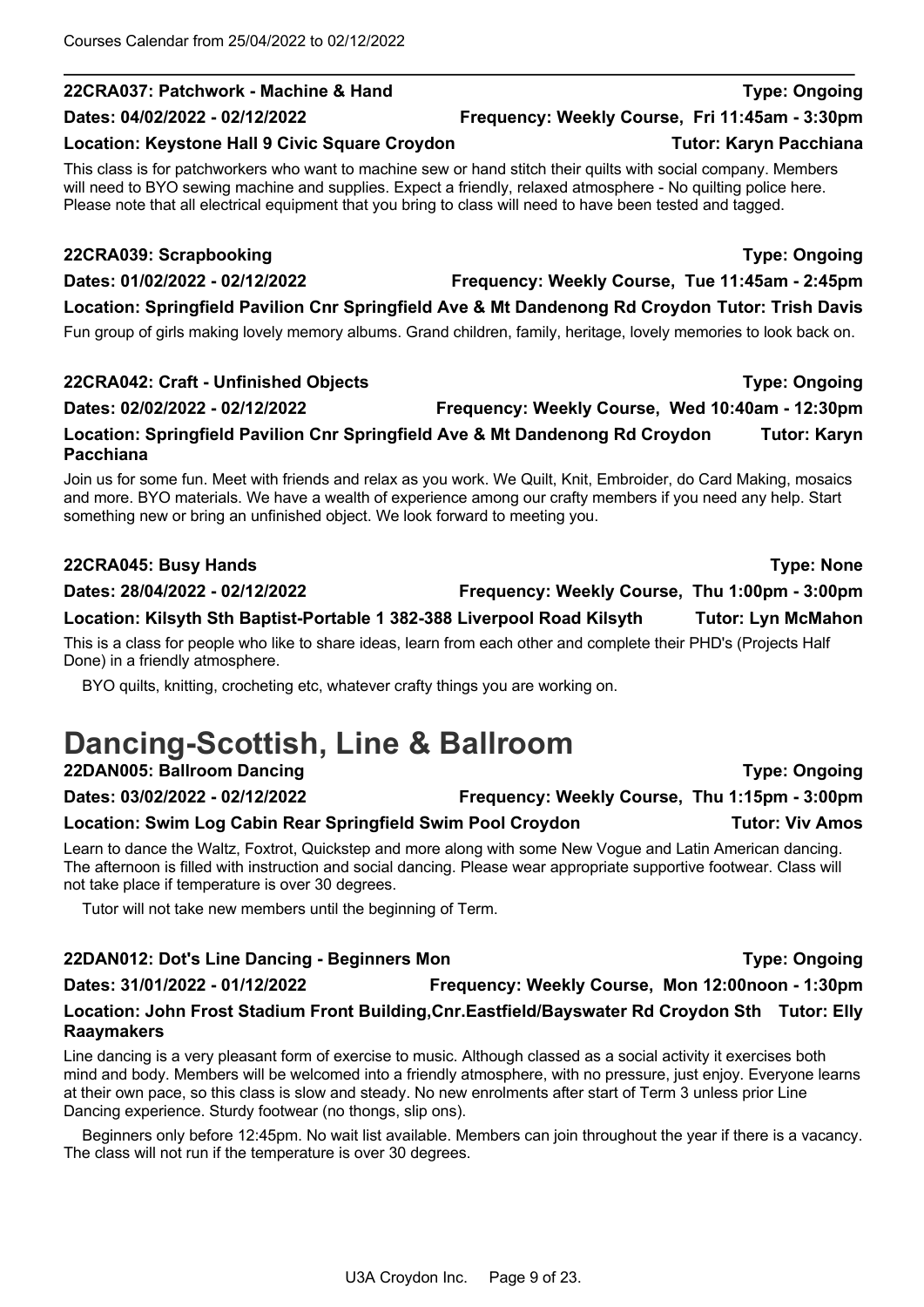### **22DAN015: Dot's Line Dance/Beginners- FRIDAY Type: Ongoing**

**Dates: 29/04/2022 - 02/12/2022 Frequency: Weekly Course, Fri 9:30am - 11:00am**

**Location: Birdwood Scout Hall Between Lusher Rd/Civic Sq Croydon Tutor: Kay Jones**

THIS COURSE WILL COMMENCE TERM 2 AND IS ONLY AVAILABLE TO THOSE MEMBERS WHO HAVE ATTENDED DOT'S LINE DANCING FOR BEGINNERS/MONDAY. THIS CLASS IS SPECIFICALLY RUN AS EXTRA TUITION AS NEEDED FOR BEGINNERS WHO FEEL THEY REQUIRE ADDITIONAL ASSISTANCE. Prerequisite - Must have attended Dot's Line Dancing/Beginners - Monday The class will not run if temperature is over 30 degree.

**22DAN020: Dot's Line Dancing - Improvers/Easy Type: Ongoing Dates: 31/01/2022 - 02/12/2022 Frequency: Weekly Course, Mon 12:45pm - 1:45pm Location: John Frost Stadium Front Building,Cnr.Eastfield/Bayswater Rd Croydon Sth Tutor: Kay Jones**

Prerequisites: Speak to Tutor re previous experience before enrolling. No waiting list available. Members can join throughout the year if there is a vacancy. No new enrolments after the start of Term 3 unless prior knowledge of Line Dancing. Sturdy footwear (no thongs, slip ons, or bare feet). The class will not run if temperature is over 30 degree.

# **Exercise- Walking, Cycling, Swimming, Yoga, Tai Chi**

# **etc**

**22EXE005: Bushwalking Saturday Type: Ongoing**

#### **Location: Outside Venue Tutor: Trudi Doblin**

Depending on the post- pandemic conditions the Team Leaders plan to offer a wide variety of 6 to 12 km, easy to medium grade, morning or day walks in our beautiful environment on the 1st and 3rd Saturday of each month. Each walk will be checked out before it is offered and the program will be available via email every month/term but walks may have to be adjusted depending on weather conditions. Participants are responsible for their own fitness, safety and well-being (the walks will have up and downhill sections and are not a stroll in the park) and also provide their own equipment such as waterproof shoes/boots with a good profile sole, a small backpack for water, provisions, mat, hat, rain gear, first aid kit, petrol money. Using poles takes pressure off the joints and is recommended, also Ambulance Cover. We meet in the car park of the Croydon Station near the Kent Ave round-about for carpooling and a 9 am start, otherwise members will be advised of the meeting place with Melway reference and start time for the walk, and will have to organise their own transport. Each member is expected to be fully COVID vaccinated by the start of 2022. Members can join throughout the year if there is a vacancy, group limit of 20

#### **Location: Outside Venue Tutor: Geoff Steventon**

Full day bushwalking guided by instruction from reputable sources. Car pooling from Fred Geale Oval,Norton Rd. walks selected will be of moderate difficulty and will generally be at least 10 km. Note: Course: 2nd Friday of each month (including School Holidays) No walking on total fire ban days. Also subject to inclement weather forecast e.g. strong winds.

U3A Croydon Inc. Page 10 of 23.

**22EXE006: Explore with me Type: Ongoing Dates: 11/02/2022 - 02/12/2022 Frequency: Monthly, Fri 9:00am - 4:00pm**

**Dates: 05/02/2022 - 02/12/2022 Frequency: Fortnightly, Sat 9:00am - 4:00pm**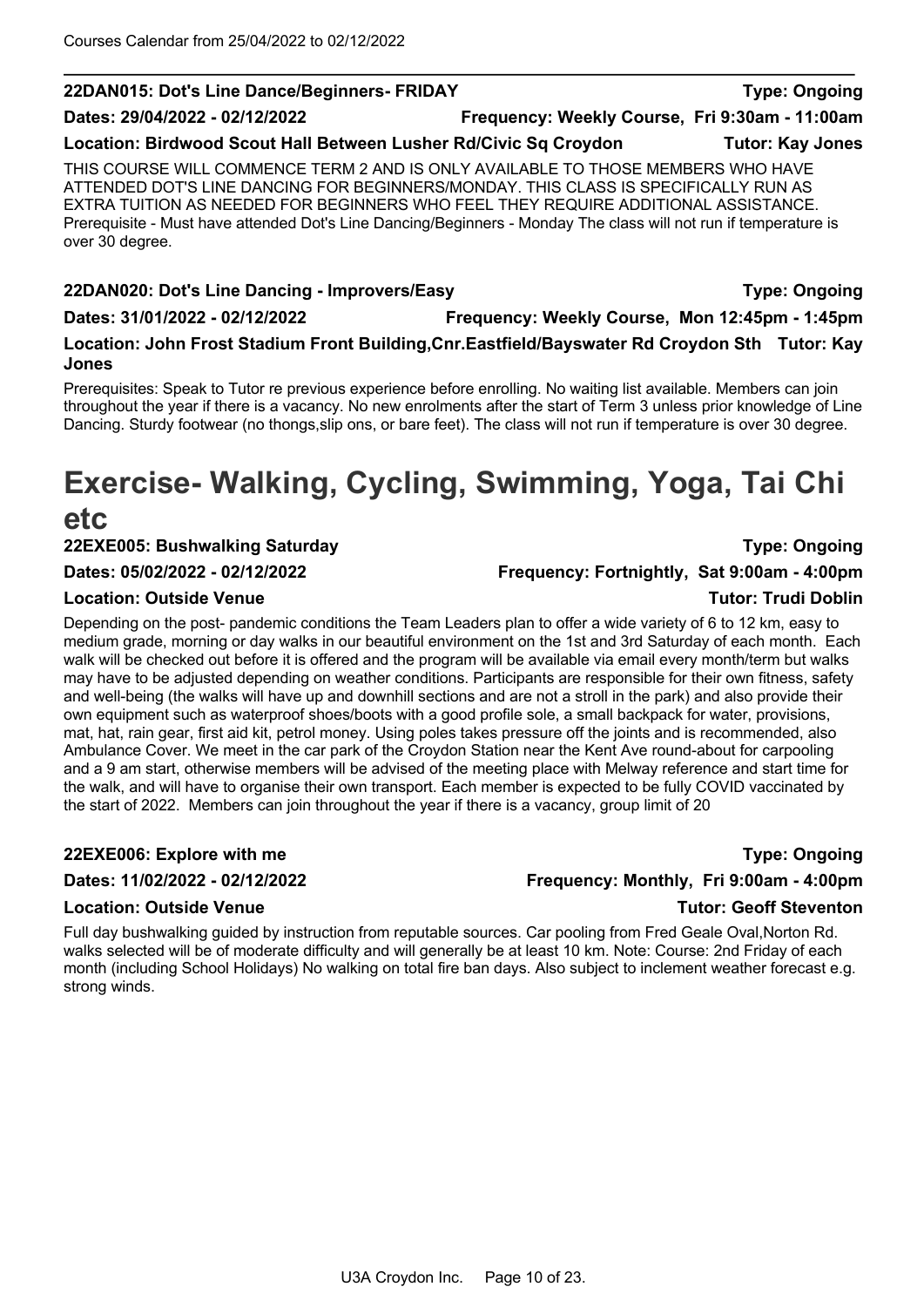### **22EXE010: Cycling - Fortnightly Type: Ongoing**

#### **Location: Outside Venue Tutor: Geoff Perkins**

Rides start in Croydon, nearby suburbs or occasionally further afield. Riders need to arrange their own (or shared) transport to the starting/finishing location. Typically, rides are from 25 to 40 km; nothing too strenuous. We aim to stay on bike paths or relatively quiet streets and travel as a group. A coffee break and chat at a café along the way is an essential part of each ride. For more information please contact: Geoff 0438 313 694 or Bruce 0413 830 001

Prerequisites: Roadworthy bicycle including a spare tube, mobile phone; a bike lock can be handy too. Moderate level of fitness. Rides are held on the first Tuesday of each term, then fortnightly until the end of term. TERM 1 START 9 a.m. TERM 2, 3, 4 START 9.30 a.m. A program of the rides for each term, including starting location, brief itinerary and approximate ride distance is issued prior to the start of term. Rides may be cancelled when extreme weather is expected.

#### **22EXE011: Cycling - Fortnightly Type: Ongoing**

#### **Dates: 03/02/2022 - 02/12/2022 Frequency: Fortnightly, Thu 8:00am - 12:00noon**

Rides mostly on trails and back roads, usually 40 to 55 kms on 2nd and 4th Thursdays alternating with Tuesday rides (22EXE010). Find details of rides on the website (list will be emailed directly to participants). https://u3acroydon.org.au/cycling-activity/ All rides start at 8.00am - usually 4 hours duration including morning tea.

Prerequisites: a suitable fitness level and a roadworthy bike. Other rides on alternative Thursdays and every Tuesday throughout the year - internally advertised. Rides are all over metropolitan area; car pooling is encouraged

#### **22EXE021: Pool Recreation for Seniors Week 1 Type: 1 day**

**Dates: 02/05/2022 - 02/05/2022 Frequency: 1 Day Course, Mon 10:30am - 12:00noon**

#### **Location: Aquanation Swim Centre Cnr Greenwood Ave & Reilly St Ringwood Tutor: Trudi Micallef**

Free Seniors Pool Program – Aquanation Ringwood Mondays (up to 10 spots available each week) 10:30am - Meet at Facility entry (LSV staff member) 10:35am - Small tour and friendly chat 11:00am - Age Friendly Warm Water Class 11:45am - Group walk in water and chat 12:00pm - Get changed followed by Coffee and Cake I will be present at each session, meeting everyone and assisting them as needed. The sessions are free however we need to stress that participants don't register unless they can attend. Participants will need to bring the following items with them: Appropriate personal swim wear, water bottle, warm clothes to get changed into and towel. Please let me know if you have any questions.

### **22EXE022: Pool Recreation for Seniors Week 2 Type: 1 day Dates: 09/05/2022 - 09/05/2022 Frequency: 1 Day Course, Mon 10:30am - 12:00noon**

# **Location: Aquanation Swim Centre Cnr Greenwood Ave & Reilly St Ringwood Tutor: Trudi Micallef**

Free Seniors Pool Program – Aquanation Ringwood Mondays (up to 10 spots available each week) 10:30am - Meet at Facility entry (LSV staff member) 10:35am - Small tour and friendly chat 11:00am - Age Friendly Warm Water Class 11:45am - Group walk in water and chat 12:00pm - Get changed followed by Coffee and Cake I will be present at each session, meeting everyone and assisting them as needed. The sessions are free however we need to stress that participants don't register unless they can attend. Participants will need to bring the following items with them: Appropriate personal swim wear, water bottle, warm clothes to get changed into and towel. Please let me know if you have any questions.

**Dates: 01/02/2022 - 02/12/2022 Frequency: Fortnightly, Tue 9:00am - 1:00pm**

**Location: Outside Venue Tutor: Chris Simpson**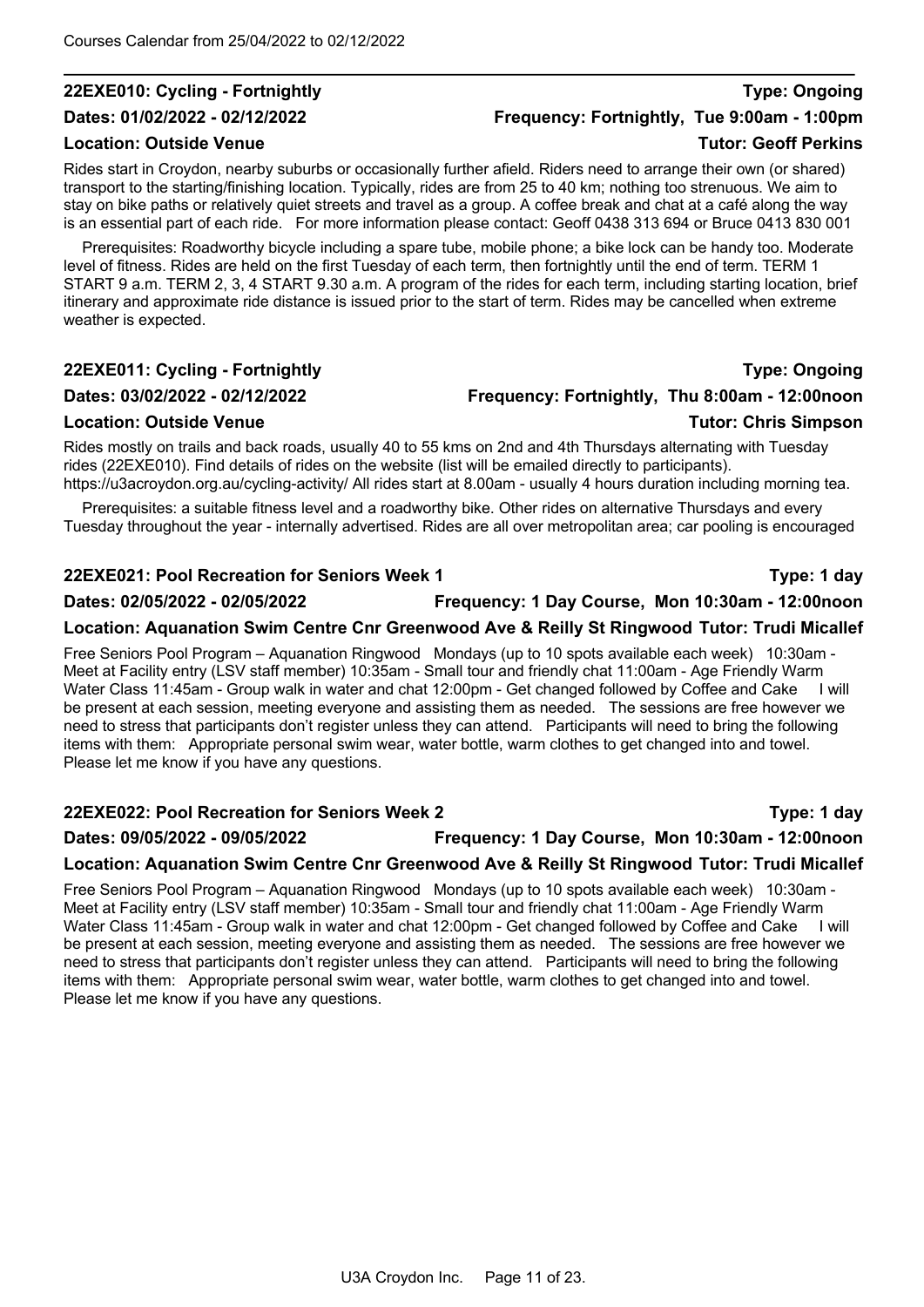#### **22EXE023: Pool Recreation for Seniors Week 3 Type: 1 day**

#### **Dates: 16/05/2022 - 16/05/2022 Frequency: 1 Day Course, Mon 10:30am - 12:00noon**

### **Location: Aquanation Swim Centre Cnr Greenwood Ave & Reilly St Ringwood Tutor: Trudi Micallef**

Free Seniors Pool Program – Aquanation Ringwood Mondays (up to 10 spots available each week) 10:30am - Meet at Facility entry (LSV staff member) 10:35am - Small tour and friendly chat 11:00am - Age Friendly Warm Water Class 11:45am - Group walk in water and chat 12:00pm - Get changed followed by Coffee and Cake I will be present at each session, meeting everyone and assisting them as needed. The sessions are free however we need to stress that participants don't register unless they can attend. Participants will need to bring the following items with them: Appropriate personal swim wear, water bottle, warm clothes to get changed into and towel. Please let me know if you have any questions.

# **22EXE024: Pool Recreation for Seniors Week 4 Type: 1 day Dates: 23/05/2022 - 23/05/2022 Frequency: 1 Day Course, Mon 10:30am - 12:00noon**

#### **Location: Aquanation Swim Centre Cnr Greenwood Ave & Reilly St Ringwood Tutor: Trudi Micallef**

Free Seniors Pool Program – Aquanation Ringwood Mondays (up to 10 spots available each week) 10:30am - Meet at Facility entry (LSV staff member) 10:35am - Small tour and friendly chat 11:00am - Age Friendly Warm Water Class 11:45am - Group walk in water and chat 12:00pm - Get changed followed by Coffee and Cake I will be present at each session, meeting everyone and assisting them as needed. The sessions are free however we need to stress that participants don't register unless they can attend. Participants will need to bring the following items with them: Appropriate personal swim wear, water bottle, warm clothes to get changed into and towel. Please let me know if you have any questions.

#### **22EXE025: Pool Recreation for Seniors Week 5 Type: 1 day**

### **Dates: 30/05/2022 - 30/05/2022 Frequency: 1 Day Course, Mon 10:30am - 12:00noon**

#### **Location: Aquanation Swim Centre Cnr Greenwood Ave & Reilly St Ringwood Tutor: Trudi Micallef**

Free Seniors Pool Program – Aquanation Ringwood Mondays (up to 10 spots available each week) 10:30am - Meet at Facility entry (LSV staff member) 10:35am - Small tour and friendly chat 11:00am - Age Friendly Warm Water Class 11:45am - Group walk in water and chat 12:00pm - Get changed followed by Coffee and Cake I will be present at each session, meeting everyone and assisting them as needed. The sessions are free however we need to stress that participants don't register unless they can attend. Participants will need to bring the following items with them: Appropriate personal swim wear, water bottle, warm clothes to get changed into and towel. Please let me know if you have any questions.

#### **22EXE026: Pool Recreation for Seniors Week 6 Type: 1 day**

#### **Dates: 06/06/2022 - 06/06/2022 Frequency: 1 Day Course, Mon 10:30am - 12:00noon**

### **Location: Aquanation Swim Centre Cnr Greenwood Ave & Reilly St Ringwood Tutor: Trudi Micallef**

Free Seniors Pool Program – Aquanation Ringwood Mondays (up to 10 spots available each week) 10:30am - Meet at Facility entry (LSV staff member) 10:35am - Small tour and friendly chat 11:00am - Age Friendly Warm Water Class 11:45am - Group walk in water and chat 12:00pm - Get changed followed by Coffee and Cake I will be present at each session, meeting everyone and assisting them as needed. The sessions are free however we need to stress that participants don't register unless they can attend. Participants will need to bring the following items with them: Appropriate personal swim wear, water bottle, warm clothes to get changed into and towel. Please let me know if you have any questions.

#### **22EXE030: Walking Football - Wed Type: Ongoing**

#### **Dates: 27/04/2022 - 02/12/2022 Frequency: Weekly Course, Wed 10:00am - 12:00noon**

**Location: John Frost Stadium, Cnr.Eastfield/Bayswater Rd Croydon Sth Tutor: Geoff Steventon** "Walking Football. Join in the fun and get some exercise at the same time. It's indoor soccer but at walking pace

with modified rules to make it better suited for seniors. The emphasis is on exercise rather than competition and the exercise runs continuously for the two hours with just hydration (chat) breaks. Wear layers of comfortable clothing and sports shoes. No black soles please. If you have any questions please call Geoff on 0411 245 633"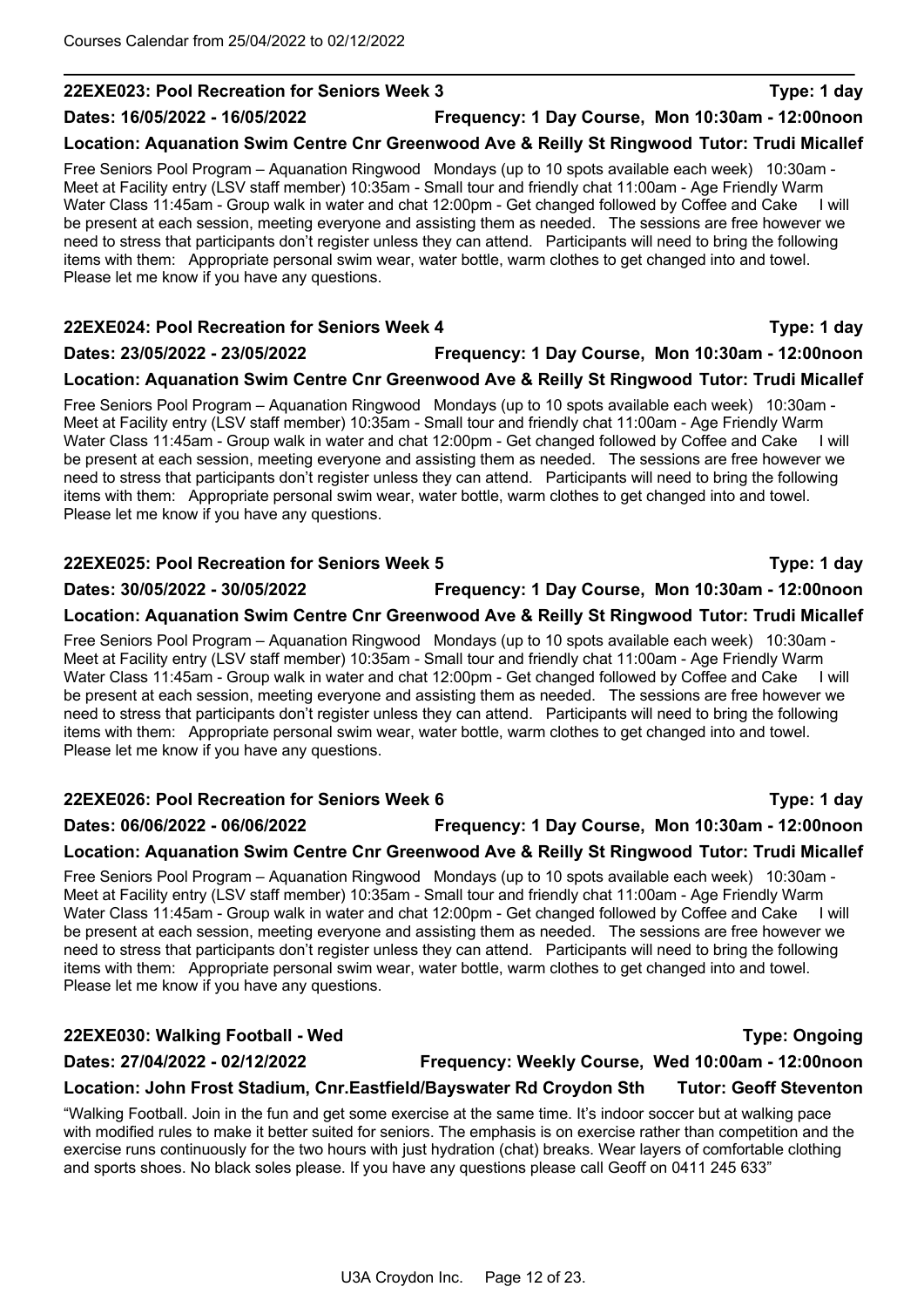#### **22EXE031: Walking Football - Thur Type: Ongoing**

#### **Dates: 03/02/2022 - 02/12/2022 Frequency: Weekly Course, Thu 10:00am - 12:00noon**

**Location: John Frost Stadium, Cnr.Eastfield/Bayswater Rd Croydon Sth Tutor: Geoff Steventon**

"Walking Football. Join in the fun and get some exercise at the same time. It's indoor soccer but at walking pace with modified rules to make it better suited for seniors. The emphasis is on exercise rather than competition and the exercise runs continuously for the two hours with just hydration (chat) breaks. Wear layers of comfortable clothing and sports shoes. No black soles please. If you have any questions please call Geoff on 0411 245 633"

#### **22EXE032: Walking Cricket Type: Ongoing**

**Dates: 01/02/2022 - 02/12/2022 Frequency: Weekly Course, Tue 1:15pm - 2:30pm**

### **Location: Saxons Sport Centre Unit 7, 37-51 Lusher Road Croydon Tutor: Helen Missingham**

Walking Cricket is a great game for seniors. You may have played cricket before or never touched a cricket bat, but anyone can play provided you have reasonable mobility. It's at a walking pace, with modified rules and a light weight bat. If you want to get some exercise and have some fun in a team game, then this is for you. Weekly sessions will be held at Saxons Sports Centre in Lusher Road in Croydon. Wear comfortable clothing and sports shoes. Stay for a coffee at the end and enjoy the company of your fellow team mates.

#### **22EXE035: Seated Aerobics + Weights (optional) Type: Ongoing**

**Dates: 01/02/2022 - 02/12/2022 Frequency: Weekly Course, Tue 10:30am - 11:45am**

### **Location: Birdwood Scout Hall Between Lusher Rd/Civic Sq Croydon Tutor: Joan Edwards**

All exercises are done to music and whilst seated on a chair, the aim being to improve fitness without putting pressure on the joints. Everyone works within their own range of movement and at their own pace. The aerobics session ends at about 11:20. Some members then stay to do the weights exercise which usually ends about 11:45. We use light weights, and once again it is all done to music while seated.

This course will not be run if the forecast temperature is going to be 35 degrees or above.

#### **22EXE036: Gentle Exercise Type: Ongoing**

**Dates: 31/01/2022 - 02/12/2022 Frequency: Weekly Course, Mon 12:45pm - 1:45pm**

### **Location: Springfield Pavilion Cnr Springfield Ave & Mt Dandenong Rd Croydon Tutor: Elaine Lai**

This course encourages members to have fun, to become active and learn to actually enjoy exercise in a relaxed and supportive environment. The leader will demonstrate all routines and provide assistance when required. Members will be encouraged to work at their own pace and not to push too fast too soon. The main objective is for all members to improve overall fitness, increase energy and vitality, build strength and confidence and build new friendships. The course will also aim to improve flexibility, balance, stretching, tone muscles and develop a holistic approach to health encompassing mind, body and soul. Each class will include gently body movements, stretching exercises, balancing exercises and some minor forms of weightlifting. There will also be a 5-10 minute relaxation. Prerequisites: A pair of suitable weights (eg 1/2 kg, 1kg or 1 1/2kg ... dependent upon individual fitness. Theraband a resistant elastic band used for light strength training. Water Bottle.

#### **22EXE040: Table Tennis - Monday Type: Ongoing**

#### **Dates: 31/01/2022 - 02/12/2022 Frequency: Weekly Course, Mon 9:45am - 11:45am**

### **Location: Birdwood Scout Hall Between Lusher Rd/Civic Sq Croydon Tutor: Anthony Nazareth**

MONDAY TABLE TENNIS IS FOR EXPERIENCED PLAYERS ONLY. Play doubles, mixed mens & ladies. We will play if the temperature is over 30 degrees. Must wear laced up sports shoes with a tread. The correct shoes must be worn each week.

# **22EXE041: Table Tennis - Beginners Type: Ongoing Dates: 02/02/2022 - 02/12/2022 Frequency: Weekly Course, Wed 10:00am - 11:30am**

### **Location: Birdwood Scout Hall Between Lusher Rd/Civic Sq Croydon Tutor: Trevor Bellinger**

If you've never played table tennis before, or have played a little, you are welcome to join this Beginners group. The emphasis is on having fun and improving your skills. Please wear laced up shoes with a tread. Those beginners who are interested in gaining a little bit of basic coaching will be able to do so.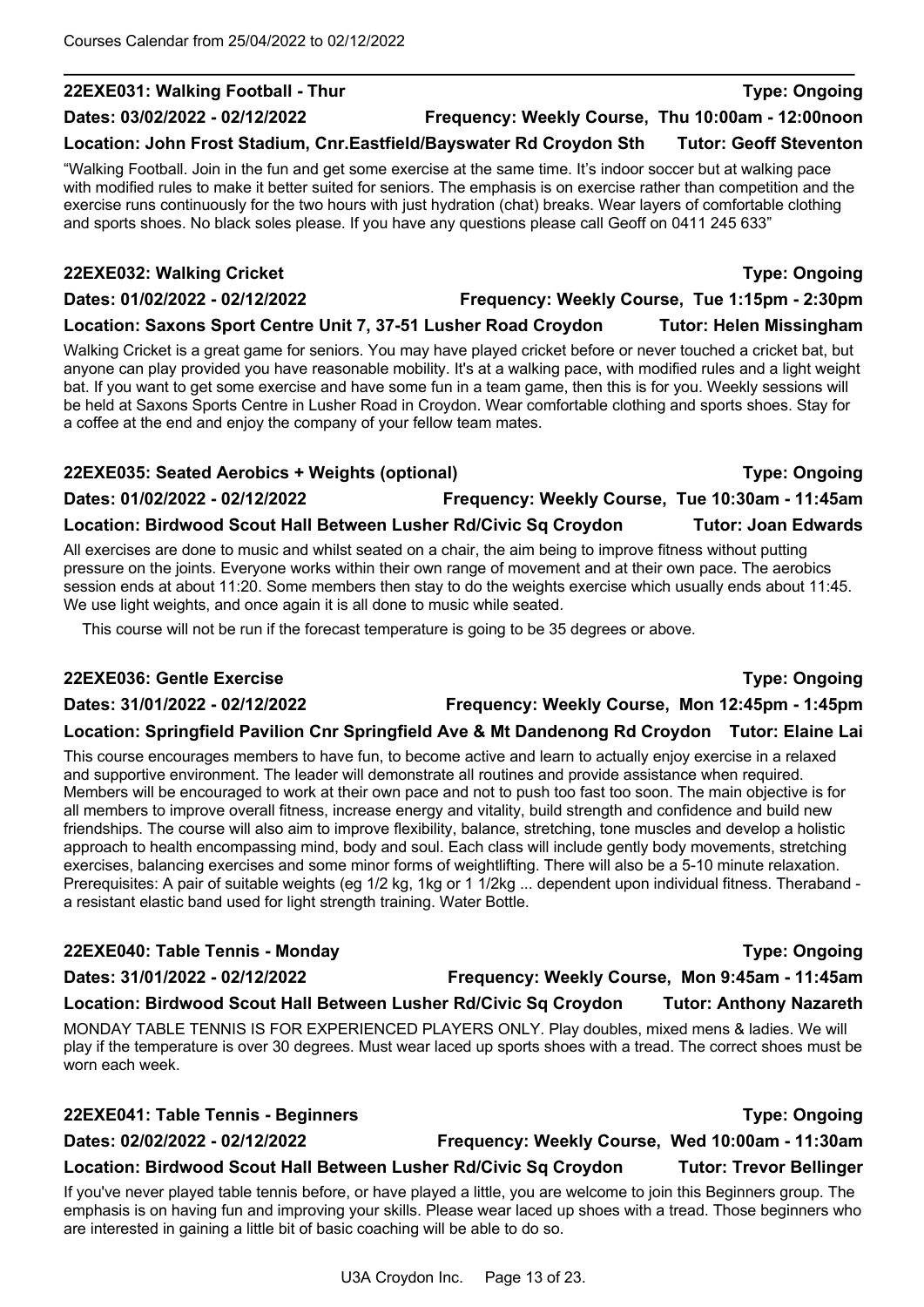# **22EXE042: Table Tennis - Thursday Type: Ongoing**

**Dates: 03/02/2022 - 02/12/2022 Frequency: Weekly Course, Thu 10:00am - 12:00noon**

**Location: Birdwood Scout Hall Between Lusher Rd/Civic Sq Croydon Tutor: Adrian Van Rooyen**

Beginners & Experienced players welcome. Doubles & Singles. Prerequisites - Laced up sports shoe with a tread must be worn each week.

#### **22EXE048: Tai Chi - Intermediate Type: Ongoing**

**Dates: 03/02/2022 - 02/12/2022 Frequency: Weekly Course, Thu 10:45am - 11:45am**

**Location: Swim Log Cabin Rear Springfield Swim Pool Croydon Tutor: Roger Fiddian**

The class begins with Qigong exercises including Shibashi 1 & 2. There will be time to practice Sun Style Tai Chi as well as learning Beijing 24. Some of the benefits of Tai Chi and Qigong include improved balance, flexibility, coordination and relaxation. For more information, phone Roger on 0419 534 465

Prerequisite - THERE IS RESTRICTIONS ON HOW MANY TAI CHI CLASSES YOU CAN ATTEND DUE TO THEIR POPULARITY. PLEASE ENQUIRE TO OFFICE.

#### **22EXE054: Tai Chi - Advanced 1 Type: Ongoing**

**Dates: 03/02/2022 - 02/12/2022 Frequency: Weekly Course, Thu 9:30am - 10:40am**

## **Location: Swim Log Cabin Rear Springfield Swim Pool Croydon Tutor: Jennie Hollis**

DETAIL: The class starts with warm ups and a qigong form. Practicing Sun Style, Beijing 24 and Yang style Tai Chi Learning Oolun Tai Chi. REQUIREMENTS Please bring a drink

This class is for members who have attended Intermediate or Advanced Tai Chi classes at U3A in past years. T HERE IS RESTRICTIONS ON HOW MANY TAI CHI CLASSES YOU CAN ATTEND DUE TO THEIR POPULARITY. PLEASE ENQUIRE TO OFFICE.

#### **22EXE057: Tai Chi - Advanced 2 Type: Ongoing**

**Dates: 03/02/2022 - 02/12/2022 Frequency: Weekly Course, Thu 11:50am - 1:00pm**

### **Location: Swim Log Cabin Rear Springfield Swim Pool Croydon Tutor: Jennie Hollis**

DETAIL: This class will include various styles of Qigong plus time to practice Beijing 24, Sun and Oolun Styles of Tai Chi. The class may sometimes be held outside depending on weather and indoor covid restrictions.

PREREQUISITES For members who have participated in an advanced Tai Chi class in previous years. REQUIREMENTS Please bring a drink and a seat if you feel you may need to sit down.

#### **22EXE070: Yoga - Monday AM Type: Ongoing**

**Dates: 31/01/2022 - 02/12/2022 Frequency: Weekly Course, Mon 9:30am - 10:45am**

# **Location: Kilsyth Sth Baptist-Portable 1 382-388 Liverpool Road Kilsyth Tutor: Jennie Hollis**

Gentle stretches & postures, relaxation & breathing practices. Pre-requisites: Yoga mat, light blanket & small cushion or folded towel. A Waiting list is available if class is full. Members can join throughout the year if there is a vacancy. The class will run if temperature is over 30 degrees. 16/7/21 S/W Dee as this class is shown as 'closed altho' there are 2 people on W/List. Dee will speak with these members & then advise me if I need to remove the 'closed' option to allow those W/L members to enter the class. TB

THERE IS RESTRICTIONS ON HOW MANY YOGA CLASSES YOU CAN ATTEND DUE TO THEIR POPULARITY. PLEASE ENQUIRE TO OFFICE.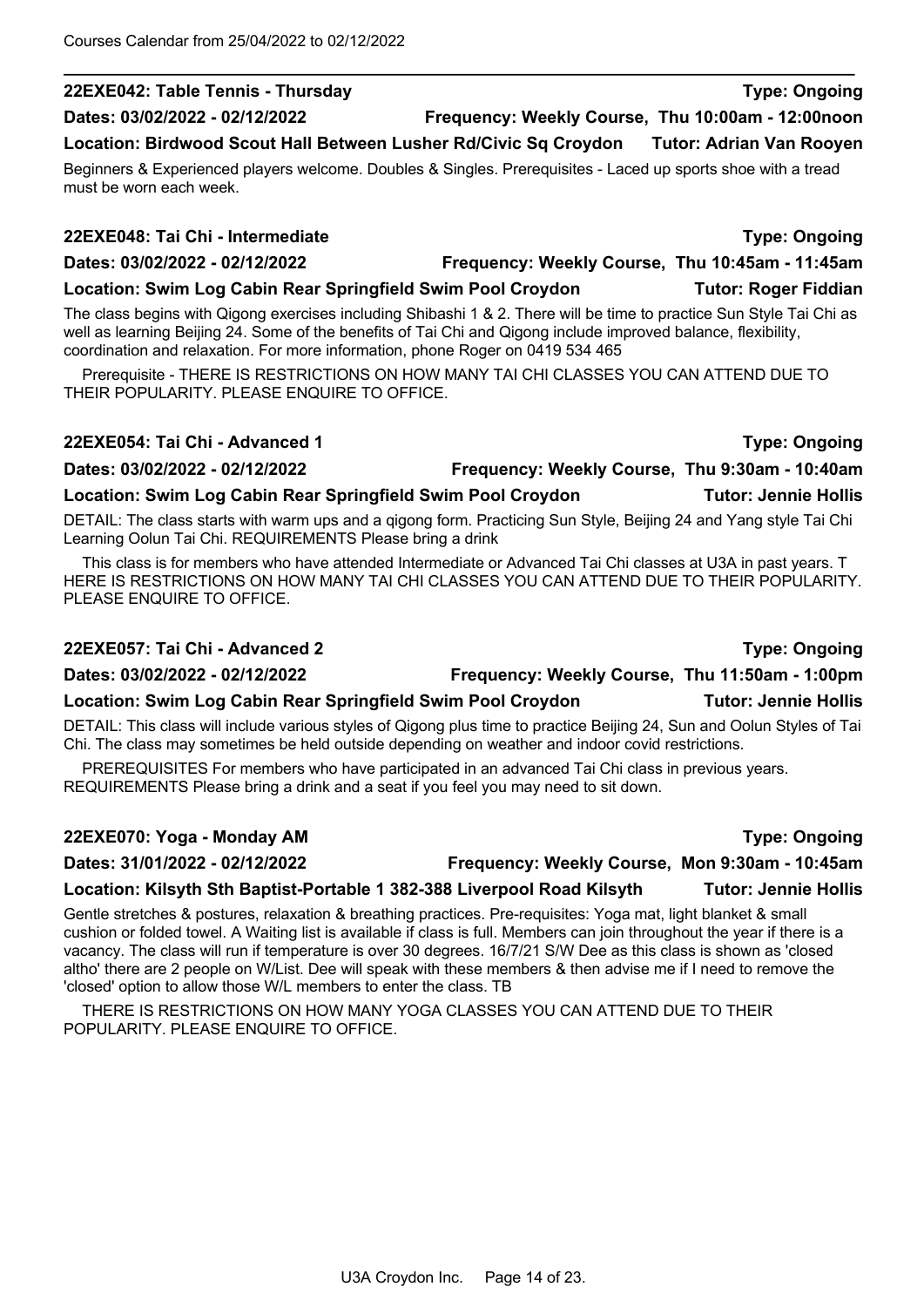#### **22EXE075: Yoga - Wednesday PM Type: Ongoing**

#### **Dates: 04/05/2022 - 02/12/2022 Frequency: Weekly Course, Wed 1:00pm - 2:15pm**

#### **Location: Kilsyth Sth Baptist-Portable 1 382-388 Liverpool Road Kilsyth Tutor: Riet Taal**

The benefits of Yoga for our health and wellbeing are well documented. We focus on breathing, stretching, postures, balancing and include 10 min. relaxation and meditation. Yoga Intermediate builds on prior experience. Please wear comfortable clothing and bring a Yoga mat, blanket and waterbottle.

This course is open for Beginners as well as advanced and builds on previous experience with yoga practices. We include breathing techniques, stretching, posture and yoga poses. THERE IS RESTRICTIONS ON HOW MANY YOGA CLASSES YOU CAN ATTEND DUE TO THEIR POPULARITY. PLEASE ENQUIRE TO OFFICE.

#### **22EXE078: Yoga - Thursday Type: Ongoing**

#### **Dates: 03/02/2022 - 02/12/2022 Frequency: Weekly Course, Thu 9:30am - 10:30am**

#### **Location: Springfield Pavilion Cnr Springfield Ave & Mt Dandenong Rd Croydon Tutor: Dee Morice**

Thursday Yoga is a gentle class, will include chair yoga, using props to aid stretching etc. A relaxation will complete the hour. Bring mat, small cushion. Beginners are welcome, class includes breathing and relaxation exercises. We use props to enable stretching and balance. Yoga helps posture, body strength and well being.

Wear loose clothing THERE IS RESTRICTIONS ON HOW MANY YOGA CLASSES YOU CAN ATTEND DUE TO THEIR POPULARITY. PLEASE ENQUIRE TO OFFICE.

## **22EXE083: Yoga - Intermediate Friday Type: Ongoing Dates: 04/02/2022 - 02/12/2022 Frequency: Weekly Course, Fri 11:15am - 12:30pm Location: Glenn Frost Room Rear of Croydon Library Croydon Tutor: Marian Wakefield**

The benefits of Yoga for our health and wellbeing are well documented. We focus on breathing, stretching, postures, balancing and include 10 min. relaxation and meditation. Yoga Intermediate builds on prior experience. Please wear comfortable clothing and bring a Yoga mat, blanket and waterbottle.

This course builds on previous experience with yoga practices. We include breathing techniques, stretching, posture and yoga poses. THERE IS RESTRICTIONS ON HOW MANY YOGA CLASSES YOU CAN ATTEND DUE TO THEIR POPULARITY. PLEASE ENQUIRE TO OFFICE.

# **Games-Chess, Card & Board Games, Mahjong, Crosswords**

**22GAM015: Chess Type: Ongoing Dates: 03/02/2022 - 02/12/2022 Frequency: Weekly Course, Thu 9:30am - 1:00pm Location: Kent Ave Scout Hall Room 1 33 Kent Ave Croydon Tutor: Tom Kenney**

Playing chess and solving chess problems. Prerequisites: To have some knowledge of the game.

| 22GAM022: Cryptic Crosswords                                                                                                        | <b>Type: Ongoing</b>                           |
|-------------------------------------------------------------------------------------------------------------------------------------|------------------------------------------------|
| Dates: 01/02/2022 - 02/12/2022                                                                                                      | Frequency: Weekly Course, Tue 9:30am - 11:00am |
| Location: Keystone Athletics Enter via Norton Rd opp TAFE                                                                           | <b>Tutor: Yvonne Emerton</b>                   |
| The conflict of the control of the conflict of MIC and The cities of the component of control of the conflict of the control of the |                                                |

Learn the secrets to unlocking cryptic clues. We work together on the same crossword, discussing each answer in detail. Other word puzzles are included from time to time. Informal, fun and interactive.

This class is being run by email until access to venue.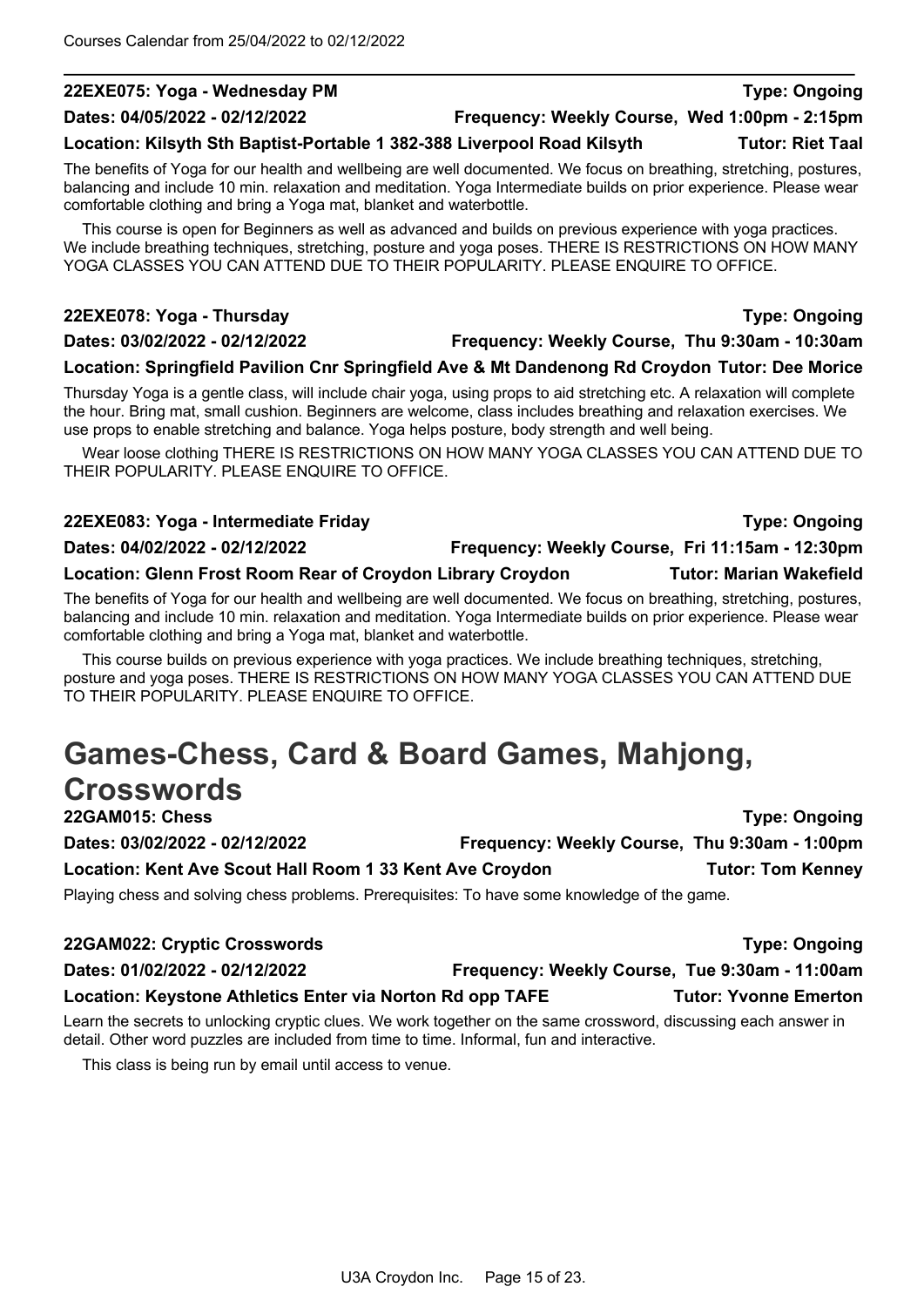#### **22GAM027: Mahjong - Social Type: Ongoing**

#### **Dates: 02/02/2022 - 02/12/2022 Frequency: Weekly Course, Wed 10:40am - 12:15pm**

**Location: Springfield Pavilion Cnr Springfield Ave & Mt Dandenong Rd Croydon Tutor: Evelyn Faloona**

Play the ancient Chinese game of Mahjong that involves skill, strategy and a certain degree of luck. Playing with others using tactile pieces (or tiles) is much more fun than playing the game on the computer. Join our friendly group with the emphasis on fun and friendship. MUST KNOW HOW TO PLAY.

#### **22GAM028: Rummikub Type: Ongoing**

**Valotto**

**Dates: 03/02/2022 - 02/12/2022 Frequency: Weekly Course, Thu 1:15pm - 3:15pm Location: Springfield Pavilion Cnr Springfield Ave & Mt Dandenong Rd Croydon Tutor: Isobel** 

A table game played with numbered tiles. Not serious. Fun & friendship. Prerequisites: None

#### **22GAM033: 500 Card Game Type: Ongoing**

**Dates: 03/02/2022 - 02/12/2022 Frequency: Weekly Course, Thu 1:30pm - 3:30pm**

### **Location: Keystone Athletics Enter via Norton Rd opp TAFE Tutor: Helen Wilson**

500 card game is a very enjoyable way of interacting with others who also play. We mainly play as a 4 however, if numbers are down it can be played with 3 and a dummy hand. Experienced players very welcome. Prerequisites: To have played 500 before. Recent experience is not essential.

We will not play if temperature reaches 33 or over

### **22GAM039: Hand & Foot Canasta Type: Ongoing**

**Dates: 02/02/2022 - 02/12/2022 Frequency: Weekly Course, Wed 12:45pm - 4:00pm**

### **Location: Springfield Pavilion Cnr Springfield Ave & Mt Dandenong Rd Croydon Tutor: Helen Amos**

Canasta hand & foot is a card game. You are dealt 13 cards for your hand & 13 cards for your foot. We play with 8 packs of cards and each game lasts approx 1 hour. Prerequisites: To have some previous knowledge of playing Canasta.

Must be able to play Canasta

### **22GAM045: Competition Card Games Type: Ongoing**

**Dates: 31/01/2022 - 02/12/2022 Frequency: Weekly Course, Mon 12:00am - 12:00am**

### **Location: None Tutor: Neil Rose**

Tutoring and mentoring in various card games such as Cribbage, 500, Solo-whist, Gin-rummy, Texas Hold'em, Acey-deucey, Oh-Sh\*t, Canasta, Hearts and other games as requested, with individual playing and competitions with prizes awarded to the winners.

U3A Competition card games: 500 Solo-whist Misere Gin Rummy Rummy oh-sh\*t Canasta Cribbage Hearts Acey-deucey Texan Hold,em Manila Poker

# **History- Australian & Genealogy**

**22HIS005: Australian History Type: Ongoing**

**Dates: 04/02/2022 - 02/12/2022 Frequency: Weekly Course, Fri 10:00am - 11:30am**

### **Location: Keystone Hall 9 Civic Square Croydon Tutor: Stephen Lucas**

Australian History-Australia wide and in this large Country. We talk about Australia and mostly have input from our members. Outside speakers are invited to address the class. We encourage members to give a short talk about their favourite topic. No subject is too trivial. Prerequisites: None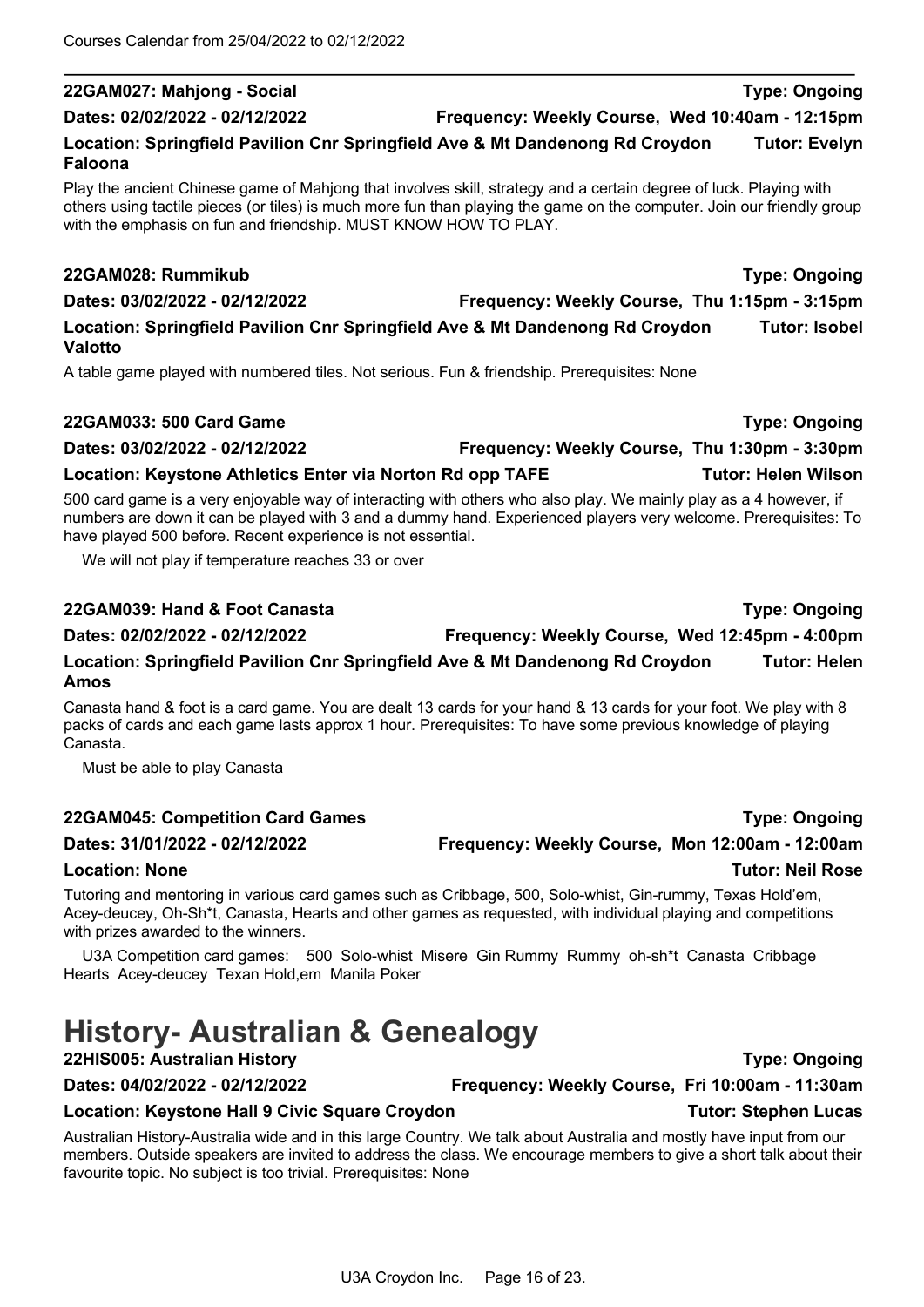#### **22HIS024: Genealogy/Family History Type: Ongoing**

# **Dates: 03/02/2022 - 02/12/2022 Frequency: Fortnightly, Thu 10:30am - 12:00noon**

#### Location: Keystone Athletics Enter via Norton Rd opp TAFE **Tutor: Hilary Thomas**

Genealogy / Family History You will learn how to access the records of your Ancestors from the many on-line records, and also from the Libraries and Archives. An understanding and use of DNA will be taught, to enable you to find matches and learn about the movements of your family members. Classes with the Tutor will be held on the 1st and 3rd Thursday of the month. Class members need a laptop or tablet for class, with the ability to run a Family Tree Program installed on a home computer or Laptop. Information will be discussed in class. A Notebook and Pen would also be useful. The class share their knowledge of discoveries and stumbling blocks. Time for questions and answers is allowed.

NOTE: Beginners are asked to join at the beginning of Term 3 . The first semester will be an amalgamated course for last year's students - a refresher following a difficult lockdown year.

# **Humanities-Book Clubs, Digital Camera, Speechcraft, Current Affairs, Dining etc**

**22HUM003: Book Chat - Keystone 1st Monday Type: Ongoing**

**Dates: 07/02/2022 - 05/12/2022 Frequency: Monthly, Mon 11:00am - 12:00noon**

### **Location: Keystone Athletics Enter via Norton Rd opp TAFE Tutor: Sue Martin**

Do you like reading? People in our group love it. Join us, tell us about what you have been reading. Listen to what others have enjoyed. With our group you give and you get in return. Come, be surprised and get lots of ideas to feed your love of reading. Book Chat meets 2nd Monday of the month BYO water bottle. PLEASE RING SUE MARTIN 0411 380 688 FOR DETAILS. Wait list is available if class is full. Members can join throughout the year if there is a vacancy.This class will operate during term breaks.

#### **22HUM018: Current Affairs Type: Ongoing**

**Dates: 03/02/2022 - 02/12/2022 Frequency: Weekly Course, Thu 11:30am - 1:00pm**

#### **Location: Springfield Pavilion Cnr Springfield Ave & Mt Dandenong Rd Croydon Tutor: Bruce Cormack**

Participate in lively discussion and debate on a wide range of international and local events and issues in a friendly atmosphere. Different perspectives and views will be analysed and encouraged. Members are welcomed to enrol during the year. Yes, members will be wait listed if enrolments exceed 24. Course will run if the temperature exceeds 30 degrees venue air-conditioned

#### **22HUM022: Digital Camera-Basic-Term 2 Type: 1 Term**

**Dates: 27/04/2022 - 24/06/2022 Frequency: Weekly Course, Wed 1:30pm - 3:00pm**

### **Location: Keystone Athletics Enter via Norton Rd opp TAFE Tutor: Brian McCarron**

'Know your Camera' An introduction to the digital camera, covering menus, modes, ISO, exposure compensation, composition etc. If you have any queries regarding the course, contact the Leader on 9726 6950 during the week before term commencement. Prerequisites: No prior knowledge required. This class is for beginners. Bring charged camera & camera manual. There will be a small fee for photocopying. THIS IS A ONE-TERM COURSE, REPEATED EACH TERM. NOTE: AS THIS COURSE FOLLOWS A STRUCTURED FORMAT, NO NEW ENTRANTS WILL BE ACCEPTED AFTER THE COMMENCEMENT OF THE TERM. ANYONE ON THE WAIT-LIST FOLLOWING COMMENCEMENT IS ADVISED TO ENROL NOW FOR NEXT TERM.

Must be a minimum 4 members enrolled for the class to go ahead

U3A Croydon Inc. Page 17 of 23.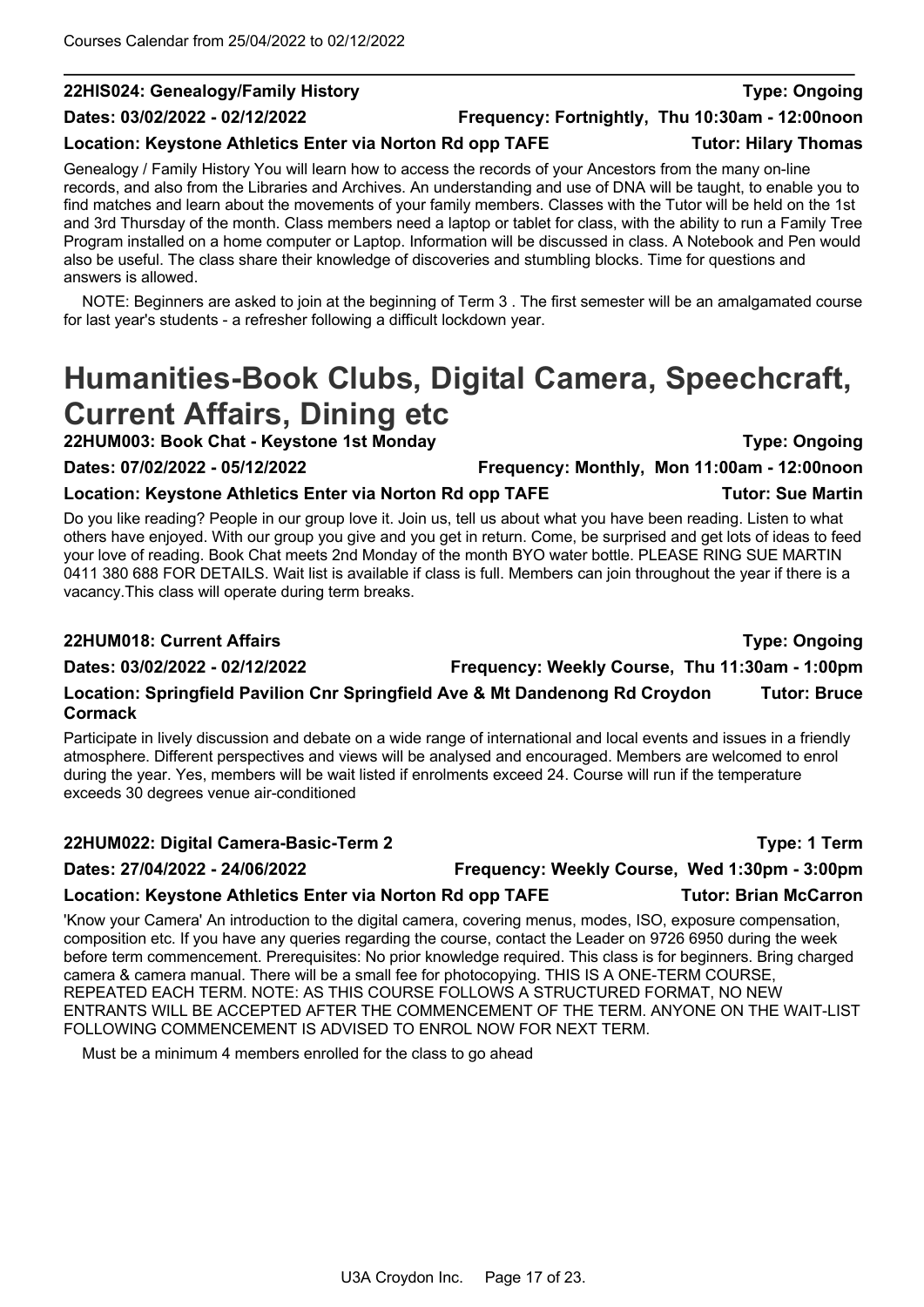#### **22HUM023: Digital Camera-Basic-Term 3 Type: 1 Term**

#### Location: Keystone Athletics Enter via Norton Rd opp TAFE **Tutor: Brian McCarron**

'Know your Camera' An introduction to the digital camera, covering menus, modes, ISO, exposure compensation, composition etc. If you have any queries regarding the course, contact the Leader on 9726 6950 during the week before term commencement. Prerequisites: No prior knowledge required. This class is for beginners. Bring charged camera & camera manual. There will be a small fee for photocopying. THIS IS A ONE-TERM COURSE, REPEATED EACH TERM. NOTE: AS THIS COURSE FOLLOWS A STRUCTURED FORMAT, NO NEW ENTRANTS WILL BE ACCEPTED AFTER THE COMMENCEMENT OF THE TERM. ANYONE ON THE WAIT-LIST FOLLOWING COMMENCEMENT IS ADVISED TO ENROL NOW FOR NEXT TERM.

Must be a minimum 4 members enrolled for the class to go ahead

#### **22HUM024: Digital Camera-Basic-Term 4 Type: 1 Term**

#### **Dates: 05/10/2022 - 02/12/2022 Frequency: Weekly Course, Wed 1:30pm - 3:00pm**

**Location: Keystone Athletics Enter via Norton Rd opp TAFE Tutor: Brian McCarron**

'Know your Camera' An introduction to the digital camera, covering menus, modes, ISO, exposure compensation, composition etc. If you have any queries regarding the course, contact the Leader on 9726 6950 during the week before term commencement. Prerequisites: No prior knowledge required. This class is for beginners. Bring charged camera & camera manual. There will be a small fee for photocopying. THIS IS A ONE-TERM COURSE, REPEATED EACH TERM. NOTE: AS THIS COURSE FOLLOWS A STRUCTURED FORMAT, NO NEW ENTRANTS WILL BE ACCEPTED AFTER THE COMMENCEMENT OF THE TERM. ANYONE ON THE WAIT-LIST FOLLOWING COMMENCEMENT IS ADVISED TO ENROL NOW FOR NEXT TERM.

Must be a minimum 4 members enrolled for the class to go ahead

#### **22HUM038: Dinner Date Type: Ongoing**

#### **Dates: 08/02/2022 - 02/12/2022 Frequency: Random dates as specified, Tue 6:00pm - 9:30pm**

### **Location: Outside Venue Tutor: Merv Amos**

Location: Outside Venue dinners are held on either a Tuesday, Wednesday or Thursday of each month at local restaurants. Members will be advised of the venue in preceding weeks via a reminder email that will be sent 2 weeks prior. PLEASE PHONE OR EMAIL MERV AMOS TO MAKE A BOOKING. IF LEAVING A MESSAGE, PLEASE GIVE YOUR RETURN PHONE NUMBER and assume that you are registered. You will only receive a return call if there is a problem. Bookings close 2 days before the event. Due to Covid-19 restrictions our event may be limited with numbers. You will be notified at each invite letter of any changes.

Requirement - must be independently mobile

### **22HUM043: Tim's Spiritual Journey Group Type: Ongoing**

# **Dates: 03/02/2022 - 02/12/2022 Frequency: Weekly Course, Thu 10:30am - 12:00noon**

### **Location: Kilsyth Sth Baptist-Portable 1 382-388 Liverpool Road Kilsyth Tutor: Jan Burnett**

An open minded discussion group looking at the many areas that suggest a realm of the spirit. Is there a deeper meaning to our existence? We will look beyond church dogma and share ideas. Please bring a notebook and pen.

### **22HUM047: Bible Prophecy Type: Ongoing**

### **Dates: 01/02/2022 - 02/12/2022 Frequency: Weekly Course, Tue 1:00pm - 3:00pm**

### **Location: Outside Location Tutor: Paul Ambrose**

A huge topic and all fascinating! An overview of Biblical prophecy and the 66 books which make up the Bible. We can tackle the subjects the majority want or I can choose. Audience participation welcome. VENUE: PRIVATE HOME IN MOOROOLBARK. PLEASE RING PAUL AMBROSE 0488 509 744 for details.

**Dates: 13/07/2022 - 16/09/2022 Frequency: Weekly Course, Wed 1:30pm - 3:00pm**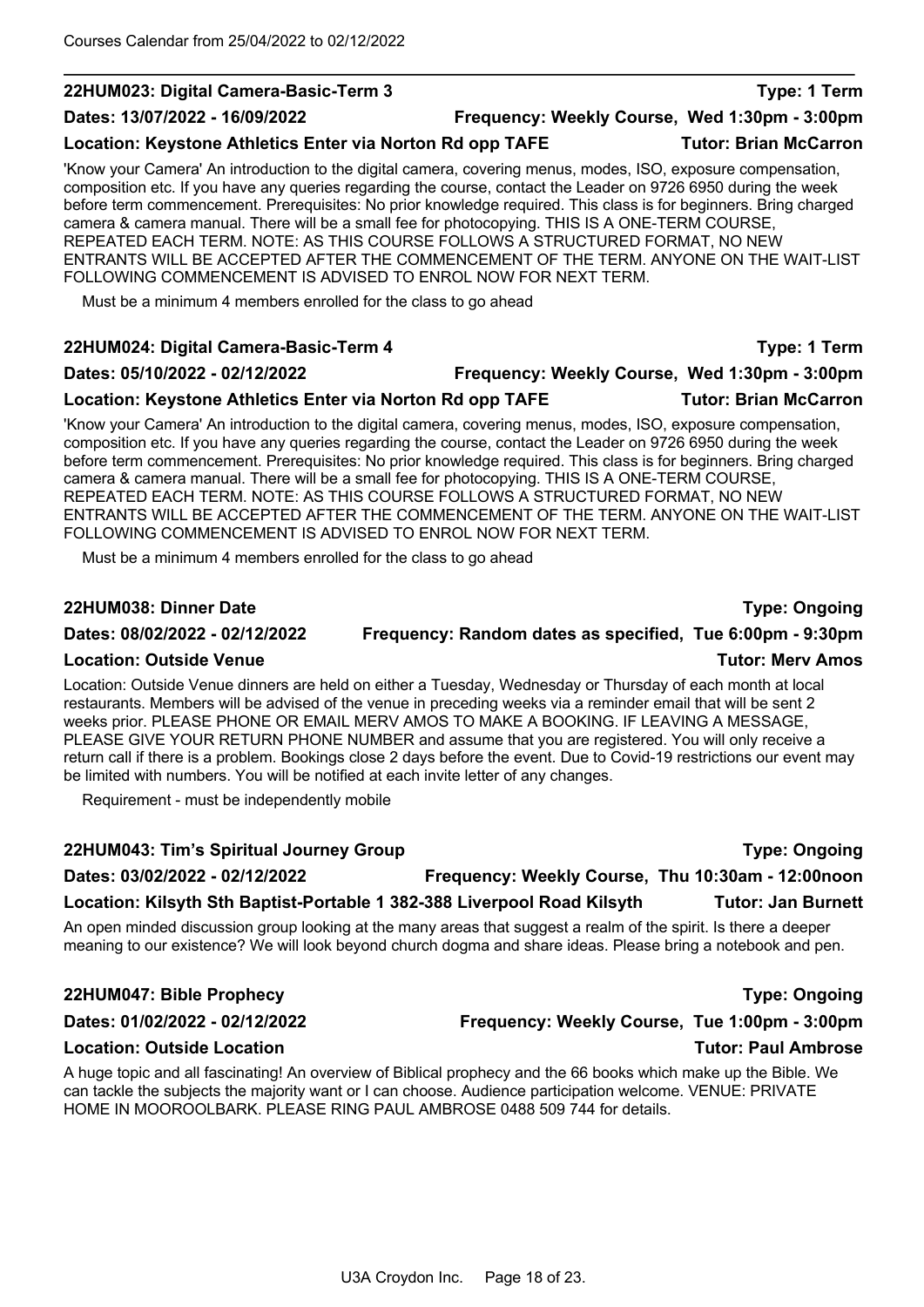### **22HUM058: Literature - Study of a single author Type: 2 Terms**

#### **Dates: 04/02/2022 - 24/06/2022 Frequency: Fortnightly, Fri 1:00pm - 2:30pm**

#### Location: Keystone Athletics Enter via Norton Rd opp TAFE **Tutor: Paul Martin**

Japanese-British author, Kazuo Ishiguro on being awarded the 2017 Nobel Prize for Literature offered the following statement of his interest in worldly connections: "One of the things that's interested me always is how we live in small worlds and big worlds at the same time: that we try and find fulfilment and love, but that inevitable intersects with a larger world, where politics, or even dystopian universes, can prevail. So I think I've always been interested in that. We live in small worlds and big worlds at the same time and we can't...forget one or the other". This talk of worlds, his interest in the workings of his narrators' minds: their memories and consciousness, and the way the world appears to them, will form of the basis of this units's reading and exploration of three of Ishiguro's works. Our discussions will examine the individual riches of each work as well as considering whether, collectively, his works can teach us anything about him and what his literature has to offer.Poetry will continue to feature in our fortnightly classes.Set Texts to be purchased are - "Remains of the Day" (Faber), "Klara and the Sun" (Faber), "Never Let Me Go" - a film study. No need to purchase this in novel form. Paul Martin Tutor 0422389221

#### **22HUM071: Philosophy-Freedom and Community Type: Ongoing**

#### **Dates: 02/02/2022 - 22/06/2022 Frequency: Fortnightly, Wed 11:45am - 1:15pm**

#### **Location: Keystone Athletics Enter via Norton Rd opp TAFE Tutor: Paul Martin**

WHAT DOES LIBERTY MEAN TO ME IN MY WORLD? An existential question that might interest us with all that's going on today is, 'What might it mean to say that I am a free person'? You've lived all your life so far subject to various forms of constraints and powers limiting the extent you can say you are 'free'. What are these? How have they changed? Are they/have they been legitimate? How would you describe your own 'lived freedom' today, moving into the foreseeable future? How do you begin to respond to John Stuart Mill's question about 'the nature and limits of power which can be legitimately exercised by society over the individual'? What reflective sense do you have about how these questions have changed over your lifetime, up to and including the present? To what extent is it useful to suggest that our lives are overwhelmingly shaped by how we manage the 'struggle between Liberty and Authority'? In asking the above, this Philosophy unit will examine and contextualise today's lived experience of personal and social freedoms.It will pick up on a range of current perspectives that will help you make sense of these queries. Please ring Paul Martin on 0422 389 221 for further information.

### **22HUM075: Poetry / Writing Group Type: Ongoing**

### **Location: U3A Office opp Council Offices 1 Civic Square Croydon Tutor: Kate Kenyon**

The aim of this group is to encourage you to find your own style and write your own story or poem. Come along and see where your creative path may lead. All styles of poetry encouraged so whether you are a writer of romantic poetry, bush poetry or just like to put your feelings down on paper we would love to have you join us. Diversity is a great thing. We will each have a chance to select a theme at the end of each class. You will then have the opportunity to write your poem or story based on that theme to bring along to share at your next class. Urn is available but please bring along your own supplies including a cup. Kate Kenyon 0409 960 624

### **22HUM079: Potted Poets Type: Ongoing**

#### **Dates: 02/02/2022 - 02/12/2022 Frequency: Weekly Course, Wed 10:00am - 12:00noon**

### **Location: Croydon West Guide Hall Enter Cnr.Clegg & Ainslie Park Ave Croydon Tutor: Kevin Mulvogue**

We read and discuss poems of many and various poets, from the old to the new, from local to international. Our conversations ramble about the poems, with many an anecdote and personal reflection, where the enjoyment is not only in the poem but our varied interpretations. We are not a writing group. We ask for \$1.00 per session fee to cover photocopying expenses. No prerequisites, only a willingness to laugh, listen and comment.

### **Dates: 31/01/2022 - 02/12/2022 Frequency: Fortnightly, Mon 1:00pm - 2:30pm**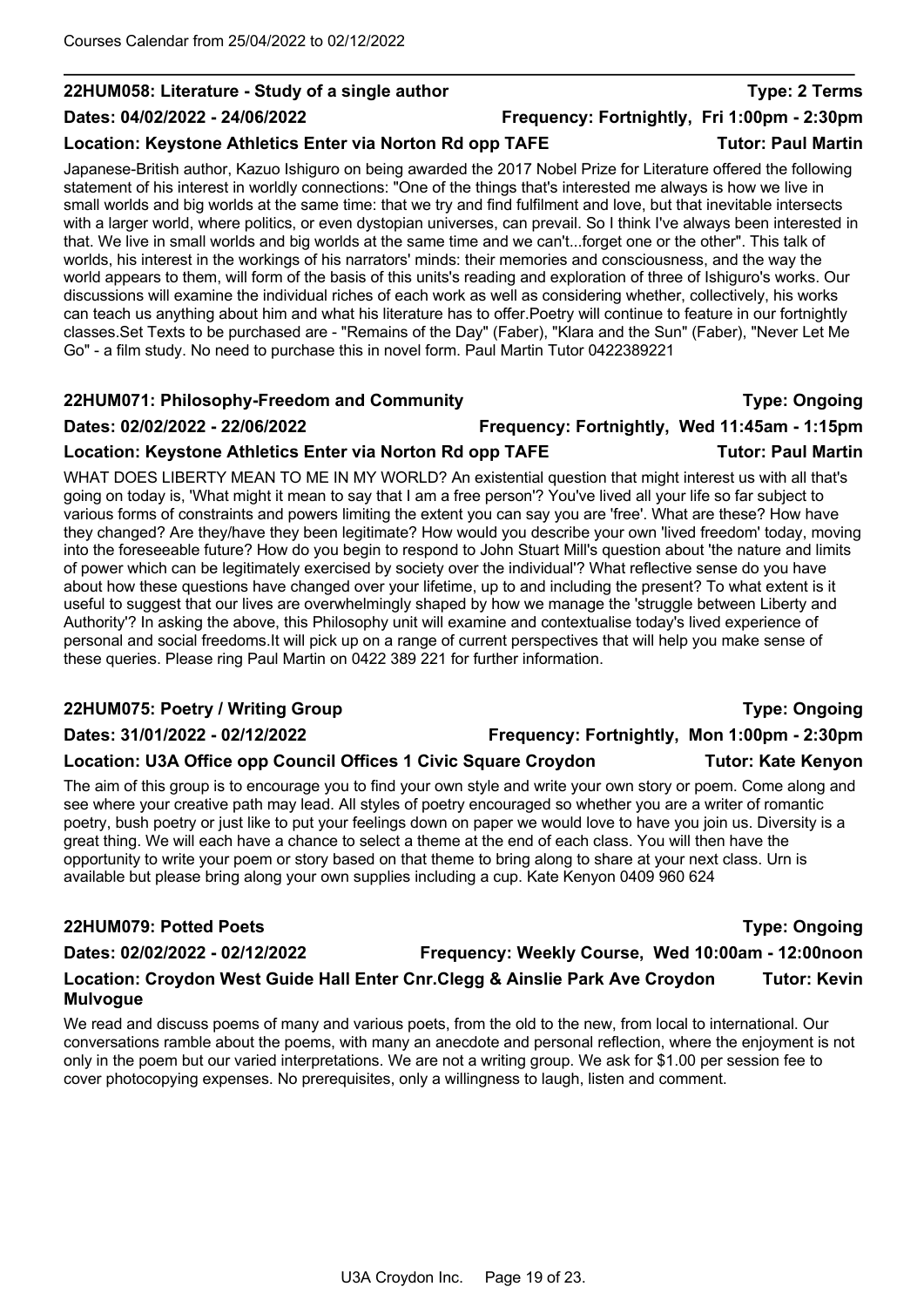### **22HUM083: Speechcraft - Friday Type: Ongoing**

#### **Location: Croydon West Guide Hall Enter Cnr.Clegg & Ainslie Park Ave Croydon Tutor: Philippa Pavillard**

The purpose of Speechcraft classes is to help people to enjoy improving their speaking skills in a friendly and undemanding environment. Learn how to speak confidently and comfortably within a small/medium size group. We socialise after classes, and have lunches during the holiday break. Our motto is 'Speechcraft is Fun', so lose your nerves. A waiting list will be kept. VISITORS ARE VERY WELCOME.

# **Language- French & German. Various levels**

**22LAN005: French for Beginners Type: Ongoing**

#### **Dates: 04/02/2022 - 02/12/2022 Frequency: Weekly Course, Fri 9:30am - 11:15am**

### **Location: Glenn Frost Room Rear of Croydon Library Croydon Tutor: Onre Dossena**

I am returning to take this class on Fridays at 9:30am in the Glenn Frost Room, next to the library in Civic Square, Croydon I run a 2 year course commencing with an elementary introduction to the French language which is eminently suitable for those with no prior knowledge of French and for those who wish to brush up on the basics. My main intention and aim is to get the class to speak French and I encourage this in the way I conduct the class. At the end of the course I go back to the beginning by which time I would hope you have progressed sufficiently to move to another level.

#### **22LAN010: French Level 2 Type: Ongoing**

**Dates: 31/01/2022 - 02/12/2022 Frequency: Weekly Course, Mon 1:30pm - 3:00pm**

**Location: Kilsyth Sth Baptist-Portable 1 382-388 Liverpool Road Kilsyth Tutor: Janine Ochsenbein** This course is for students who have completed level 1+ of French or who have learnt some French elsewhere. French level 2 text: Edito level A2 text + cahier.

Students please contact Tutor on 9723 8542

#### **22LAN016: French Level 3 Type: Ongoing**

### **Dates: 03/02/2022 - 02/12/2022 Frequency: Weekly Course, Thu 9:30am - 11:30am**

### **Location: Kilsyth Sth Baptist-Portable 1 382-388 Liverpool Road Kilsyth Tutor: Janine Ochsenbein**

This course is for students who have completed level 2 of French or have year 10 knowledge of French. Text: Edito level B1 text + cahier. New students please contact tutor on 9723 8542.

## **22LAN022: Advanced French Type: Ongoing Dates: 01/02/2022 - 02/12/2022 Frequency: Weekly Course, Tue 12:45pm - 2:45pm Location: Kent Ave Scout Hall Room 3 33 Kent Ave Croydon Tutor: Janine Ochsenbein**

This course is for students who have achieved a year 12 level of French or who have other previous experience. Text: DELF B1 200 exercises Cle International. Supplementary text: Calendrier 2021 Langue et culture francaises. All students please contact tutor on 9723 8542 to discuss course content and textbook(s).

#### **22LAN025: French: Higher Level Studies Type: Ongoing**

# **Dates: 03/02/2022 - 02/12/2022 Frequency: Weekly Course, Thu 2:00pm - 4:00pm**

**Location: Kilsyth Sth Baptist-Portable 1 382-388 Liverpool Road Kilsyth Tutor: Diana Long** For people who have studied French for some time and are able to participate in conversational and written French.

A solid understanding of verbs and grammar is required. Please contact Diana for further details. Phone number and email address is above.

**Dates: 04/02/2022 - 02/12/2022 Frequency: Weekly Course, Fri 2:00pm - 3:30pm**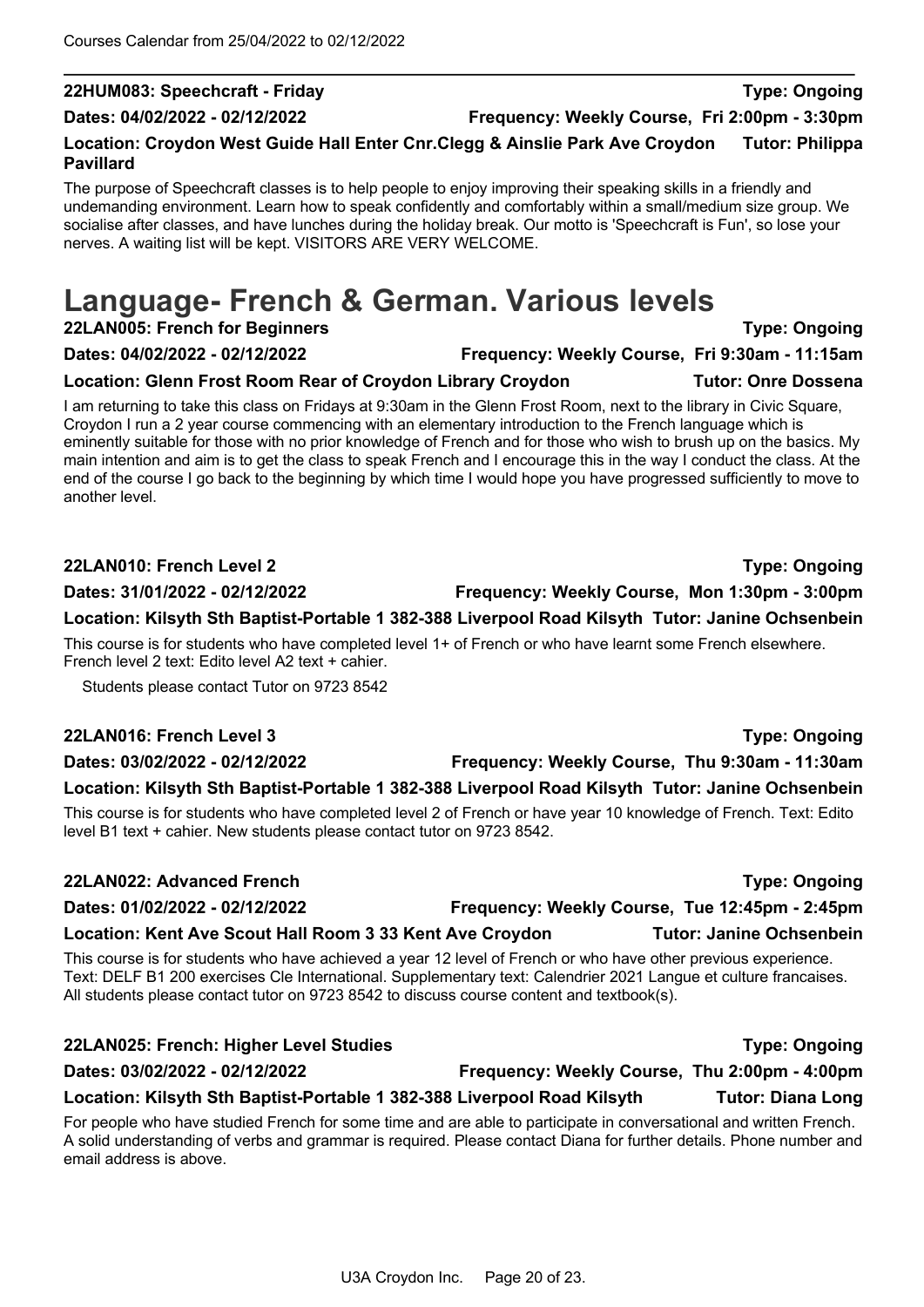#### **22LAN027: French - Elementary Year 1 Type: Ongoing**

#### **Dates: 01/02/2022 - 02/12/2022 Frequency: Weekly Course, Tue 1:00pm - 2:30pm**

#### Location: Keystone Athletics Enter via Norton Rd opp TAFE **Tutor: Ian Birchall**

This is an ongoing language course. If the venue is not suitable due to Covid restrictions or concerns it will be moved online and use Zoom. This is a language course set at a level suitable for keen beginners (A0) and those who may have studied some French previously (A1). We explore the French language and culture using everyday dialogues, articles, audios and videos. Learning a language is challenging, but also, hopefully, a bit of fun. Expect homework and set aside time to practise at home. Please note : While the tutor is not fluent in French, he is proficient enough to be able to offer a good level of French for beginners. If you want more, there are other U3A classes with excellent French teachers available.

Prerequisites: Some previous French learning either at school or in a recent beginner's course would be ideal. Absolute beginners who are keen to learn the language are welcome, but they should join at the start of the year in order to get the benefit of the introductory lessons. Text: A textbook oriented to adult learning is supplemented with online resources, worksheets and audio-visual materials. Computer skills: There are many resources online. You should have internet access and be comfortable using email and following links.

# **22LAN028: French - Elementary 2nd Year Type: Ongoing Dates: 04/02/2022 - 02/12/2022 Frequency: Weekly Course, Fri 11:30am - 1:00pm**

#### Location: Keystone Athletics Enter via Norton Rd opp TAFE **Tutor: Ian Birchall**

This is the second year of an ongoing elementary (A1-A2) language course. It is suitable for those who have studied some French previously (A1). We explore the French language and culture using everyday dialogues, articles, audios and videos. Learning a language is challenging but also, hopefully, a bit of fun. Expect homework and set aside time to practise at home. Please note: While the tutor is not fluent, he is able to offer a good level of French for students of this course. If you want more there are other U3A classes with excellent French teachers available.

Prerequisites: Not for beginners. Previous French study either at school or in a recent beginner's course would be appropriate. Text: A textbook oriented to adult learning is supplemented with online resources, worksheets and audio-visual materials. Computer skills: You should have good internet access and be comfortable using email and accessing online resources, such as youtube videos. Zooming may be required if there are lockdowns.

# **22LAN029: German Conversation Type: Ongoing Dates: 01/02/2022 - 02/12/2022 Frequency: Weekly Course, Tue 12:15pm - 1:45pm** Location: Kent Ave Scout Hall Room 1 33 Kent Ave Croydon **Tutor: Peter Duss**

Practise your German in a friendly group.Prerequisites: Must be fluent in German and be able to converse and write in German. Please contact Peter Duss 0437 059 935 before enrolling in course.

#### **22LAN035: German - Level 2 Type: Ongoing**

**Dates: 31/01/2022 - 02/12/2022 Frequency: Weekly Course, Mon 9:30am - 11:30am**

### **Location: Kilsyth Sth Baptist-Portable 1 382-388 Liverpool Road Kilsyth Tutor: Janine Ochsenbein**

This course is for students who have completed German level 1+ or who have some previous knowledge of German. German level 2 text: Schritte level A2.2. New students please contact tutor on 9723 8542

#### **22LAN036: German - Level 3 Type: Ongoing**

# **Dates: 02/02/2022 - 02/12/2022 Frequency: Weekly Course, Wed 10:00am - 12:00noon**

### **Location: Kilsyth Sth Baptist-Portable 1 382-388 Liverpool Road Kilsyth Tutor: Janine Ochsenbein**

This course is for students who have completed German level 2 or who have a year 10 knowledge of German. Text book to be announced. New students please contact tutor on 9723 8542.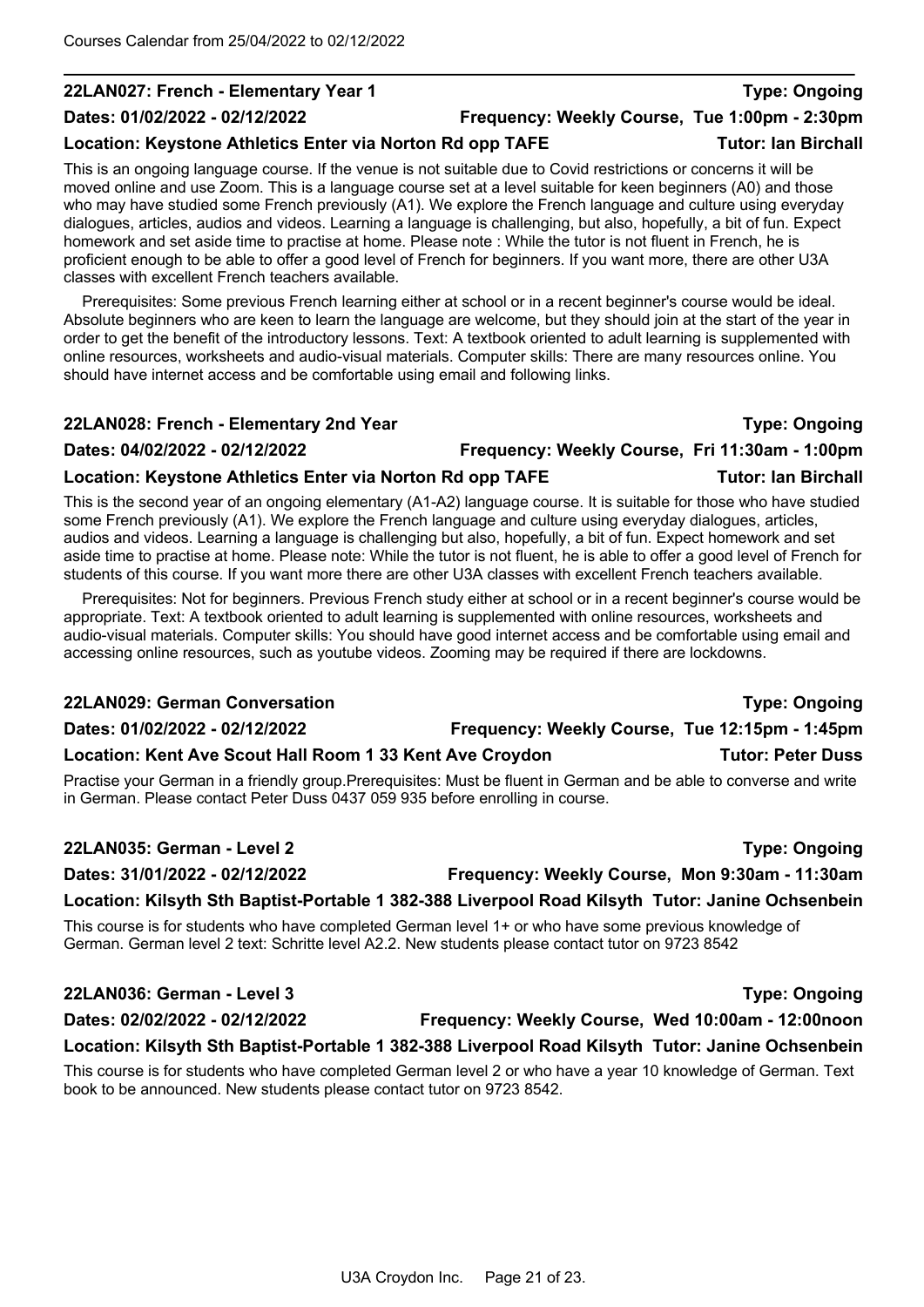# **Music-Choir & Guitar & Ukulele**

**22MUS012: Beginners Guitar and Ukulele Type: Ongoing**

**Dates: 31/01/2022 - 02/12/2022 Frequency: Weekly Course, Mon 1:30pm - 3:00pm**

#### **Location: Kilsyth Sth Baptist-Portable 1 382-388 Liverpool Road Kilsyth Tutor: Frank Brown**

THIS CLASS IS FOR ABSOLUTE BEGINNERS. A class designed to give Absolute Beginners and those who have limited experience of the ukulele the skills needed to be self sufficient and join the Monday or Wednesday music groups. Learn tuning your instrument, chords, rhythm and singing for fun. Materials needed. Ukulele, exercise book, pen/pencil and a ukulele tuner. A music stand is nice to have but not essential. A small charge is made for photocopying of music. NO NEW STUDENTS IN TERM 2. Call Course Tutor on 9726 8058 for details.

#### **22MUS015: Beginners Uke Guitar Continuing Type: Ongoing**

### **Dates: 04/02/2022 - 02/12/2022 Frequency: Weekly Course, Fri 10:45am - 12:15pm**

### **Location: Swim Log Cabin Rear Springfield Swim Pool Croydon Tutor: Frank Brown**

A class designed to give Absolute Beginners and those who have limited experience of the ukulele the skills needed to be self sufficient and join the Monday or Wednesday music groups. Learn tuning your instrument, chords, rhythm and singing for fun. Materials needed. Ukulele, exercise book, pen/pencil and a ukulele tuner. A music stand is nice to have but not essential. A small charge is made for photocopying of music. NO NEW STUDENTS IN TERM 2. Call Course Tutor on 9726 8058 for details.

#### **22MUS020: Guitar & Ukulele Type: Ongoing**

#### **Dates: 31/01/2022 - 19/12/2022 Frequency: Weekly Course, Mon 9:30am - 11:30am**

#### **Location: Swim Log Cabin Rear Springfield Swim Pool Croydon Tutor: Colin McLaren**

This course does not provide tuition for beginners or inexperienced guitar and ukulele players and initially, this course will only be available to members who have completed this course in 2021. New members, who will need to be reasonably competent musicians, are, however, most welcome to enrol but will be placed on a "Wait List" until such time as a vacancy occurs, and acceptance will be chronologically based on the date and time of enrolment. New members will also need to purchase 10 years of song sheets costing \$45.00. Come along and enjoy yourself while learning to play and sing as a group. A one-off fee of \$20.00 (or pro rata) is payable to cover morning tea and music for the ensuing year. In addition to players of guitar and ukulele, players of other compatible acoustic instruments (e.g. harp, banjo, mandolin, fiddle) are welcome to participate with the approval of the Tutor. DO NOT PURCHASE AN INSTRUMENT UNTIL YOUR ENROLMENT HAS BEEN CONFIRMED AND YOU HAVE SPOKEN WITH A TUTOR. PLEASE NOTE TERM 4 WILL FINISH LATER ON MONDAY 19TH DECEMBER.

Please note: You will be placed on a wait list at the start of the year. You will receive an email when accepted.

### **22MUS025: Croydon U3A Singers Type: Ongoing**

**Dates: 02/02/2022 - 02/12/2022 Frequency: Weekly Course, Wed 1:30pm - 3:00pm**

# **Location: Swim Log Cabin Rear Springfield Swim Pool Croydon Tutor: Mary Fraser**

This is a non-auditioned choir for people who enjoy singing together for pleasure, with a repertoire mainly of wellknown songs. Bring a black folder with plastic sleeves for music. Small charge each term for photocopying. No prerequisites. Occasional performances e.g at nursing homes these excursions are optional.